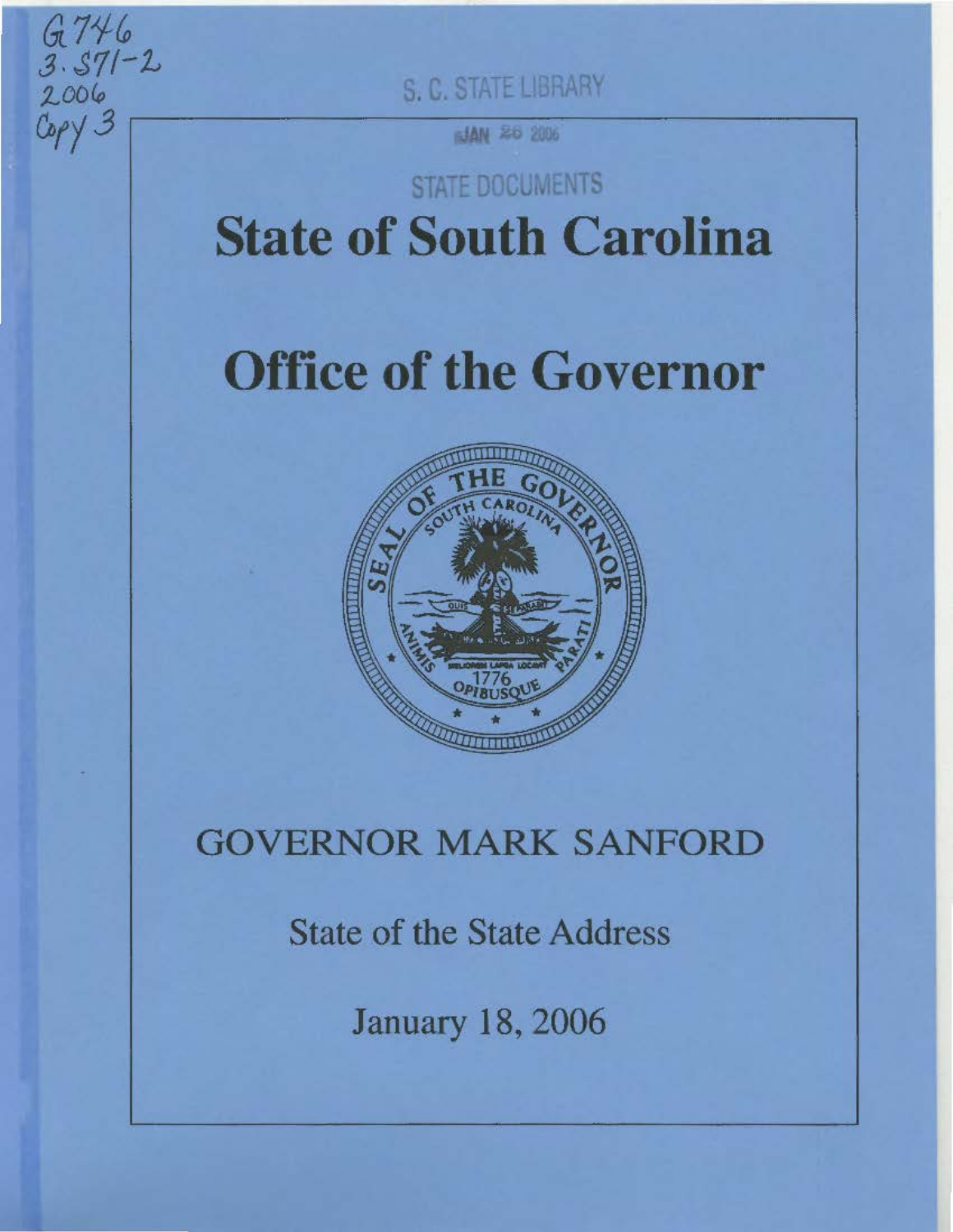#### 2006 State of the State Address

### Governor Mark Sanford

Mr. Speaker, Mr. President, Ladies and Gentleman of the General Assembly, Constitutional Officers and my fellow South Carolinians:

It's an honor to be with you tonight to deliver my view of the State of our State, but before I do I would like to offer a few thank yous, and let me begin with the men and women who serve in our armed forces. We are all Americans, and our country remains at war. Whether you agree or disagree with what is going on in the Middle East, in the last year since I spoke here, thirteen more of our fellow South Carolinians have died in efforts to bring greater freedoms to that part of the world. I don't think we should go on about our business without recognizing what each of them has done. The service and sacrifice of men and women in uniform should serve as a constant reminder to all of us that freedom is not free. Military families bear this cost, and know the price - and so I ask you to join me in honoring Mr. and Mrs. Joe Walker, from here in Columbia, whose son,  $1<sup>st</sup>$ Lt. Joe Walker, just returned from Iraq and is now assigned at Ft. Benning. The family tradition he continues is extraordinary, begun as his grandfather *and four brothers*  simultaneously served in World War Two.

While I am at it I want to thank a few other people as well.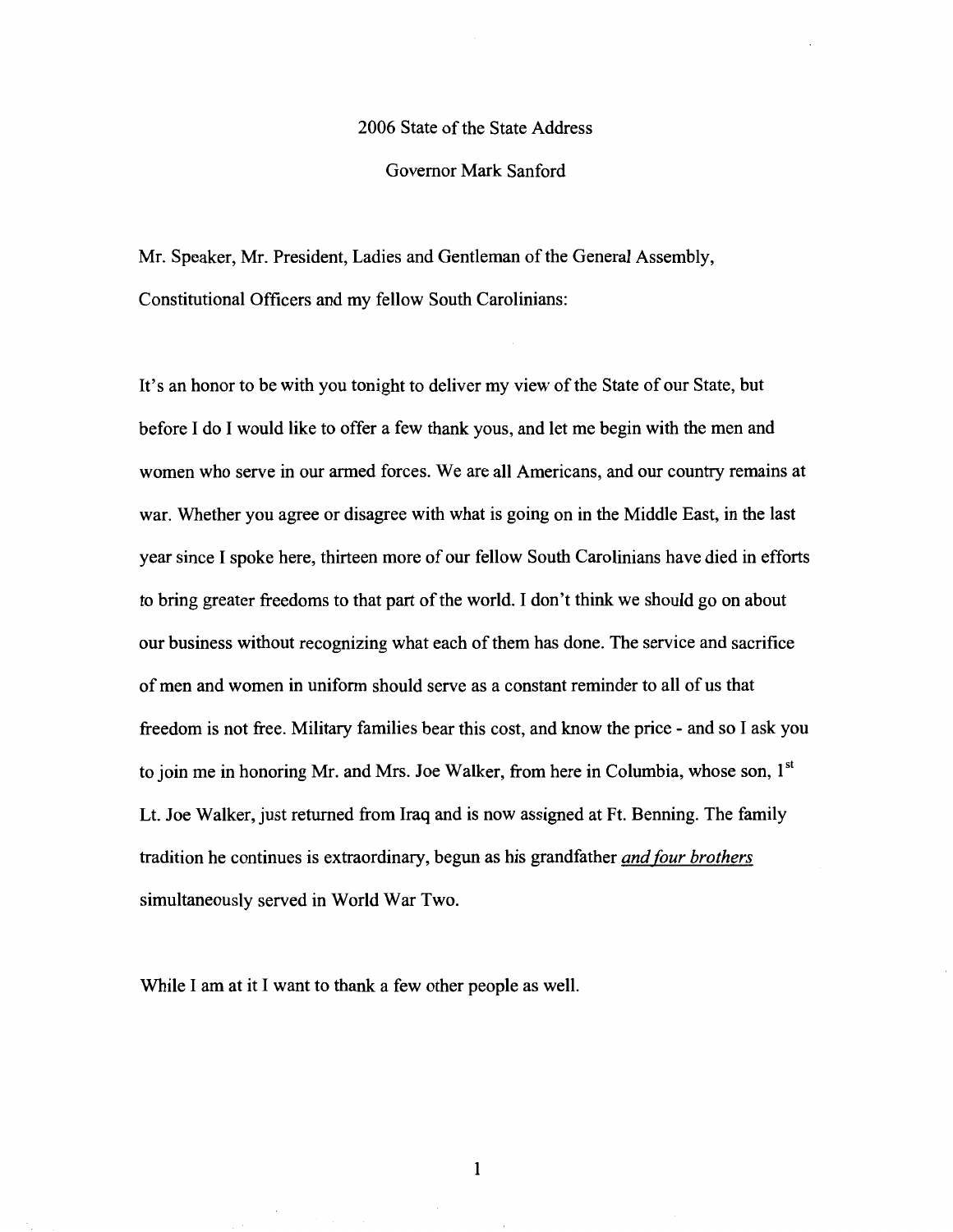I talk a lot about the inefficiency of our government. How, because of our structure, we spend 130% the U.S. average on the cost of government. How we need to continue what Carroll Campbell began in changing this government structure - whose foundation, mind you, is the Constitution of 1895 - a constitution built around the fear that a black man would be elected governor in Reconstruction South Carolina. A government structure voted into place when women were not allowed to vote, and blacks for all practical purposes could not vote. For our state to be competitive, this structure has to change.

I want to be clear though in that as passionately as I believe this, the faults of our government do not rest with its workers. It rests in its structure, which is in our hands and so I would ask that you join me in recognizing one such worker who is representative of so many who often times work without recognition. Aaron Joyner is a major at Evans Correctional Institute and has worked quietly but diligently for the past 18 years at corrections.

Similarly, I have spoken and will continue to speak on the need for reform in our education system. Education is the great equalizer in the twenty first century, and I believe that every  $-$  not just wealthy folks who can afford the right neighborhood that has a good school - but every parent ought to be able to send their child to the school they believe works best for their son or daughter. Not just the school that is in their zone, or their district, or their bus route, but the school they believe would work best for them. Believing that, and saying that, does not take away from what teachers across our state do every day in the lives of students. And so I would as well ask you to thank Jan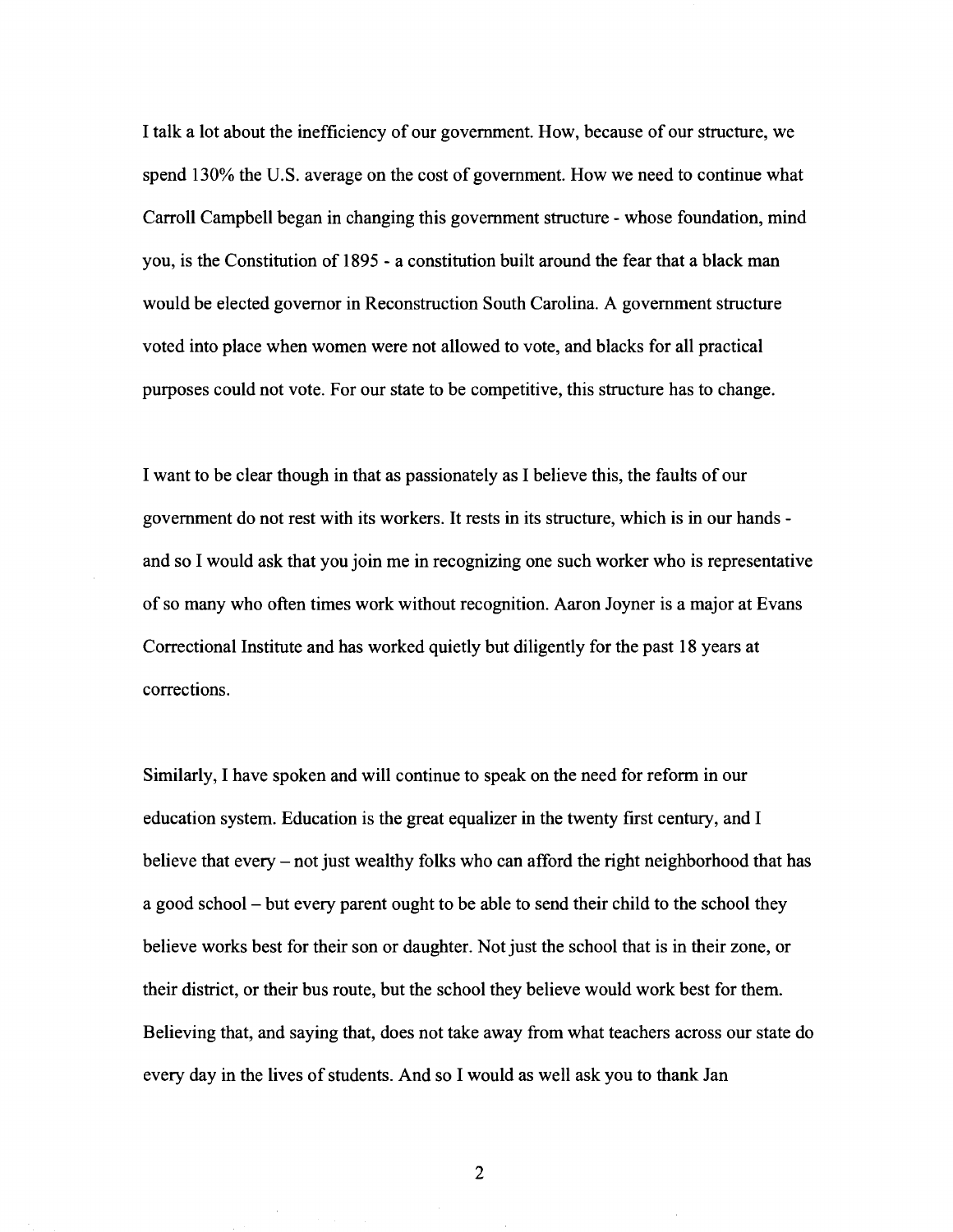Hammond, an eighth grade teacher at Northside Middle School in Lexington Two, who like so many of her peers, has worked and volunteered in our public schools for the last 29 years. Thank you.

I ask that my cabinet stand and be recognized for their hard work in administering their respective fields of government.

And last but not least, since the former Speaker of the House who so nobly served the state before becoming Ambassador to Canada is with us, I ask you to stand and recognize him and Susan as well.

Thank you for allowing me those introductions.

The State of our State is that we are a state in transition. Thomas Friedman wrote the book, *The World is Flat,* and his premise is that the world has changed in ways unimaginable to my father, and even to me or you, over the last few years. In this new found "flat world," for the first time in world history a kid in Hampton County is directly competing with a kid in Shanghai, New Delhi or Dublin.

I want you to think about that - it used to be that if you were born in a country like Burma, for all intents and purposes, you were just flat out of luck. You may well have had one of the brightest minds in the world but unless you got a ticket out of the place, there was no way to capitalize on your intellect. Now, with globalization and the Internet,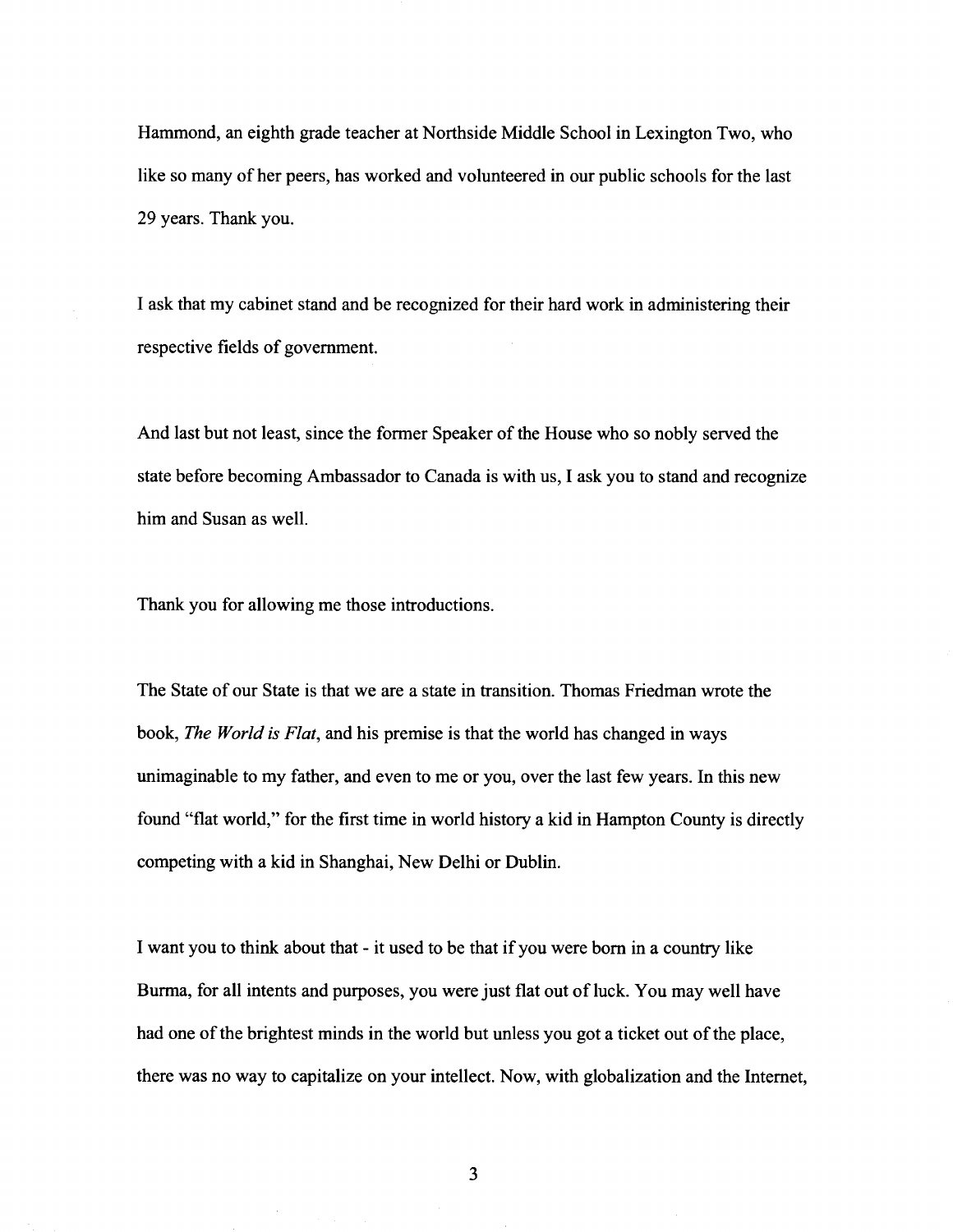you can stay right there and export whatever your brain has to offer to the rest of the world. As a consequence, the level of competition in our connected world is at levels never before seen - there are now 6.5 billion people on earth, there are 700 million more folks on earth than there were 10 years ago, and there are projected to be another 800 million over the next 10 years. These numbers dwarf the 4 million people who make our state great, and in essence, they mean another 200 South Carolinas will be added to earth over the next ten years, or looked at yearly there will be another 20 new South Carolinas each year to compete with - in addition to the 6.5 billion people already here.

Although we have been blessed by God in our geography, and we are at the front end of a wave of graying in America that will have profoundly positive implications for this state, things have to change for us to compete successfully in this new world. The question of a State of the State is where do we want to go as a people and have we begun the process of getting there?

Where I believe we want to go - and what got me interested in the governorship in the first place - is to South Carolina being a land of greater opportunity for each one of us in this state and for each one of our children - while at the same time keeping its special sense of place. To South Carolina being a more fertile place to build an idea or a dream into a business - and, therefore, a better place to make a good living and get a great job. To South Carolina being a place where a great education is available to all. To South Carolina being a great place to enjoy a high quality of life with one's family.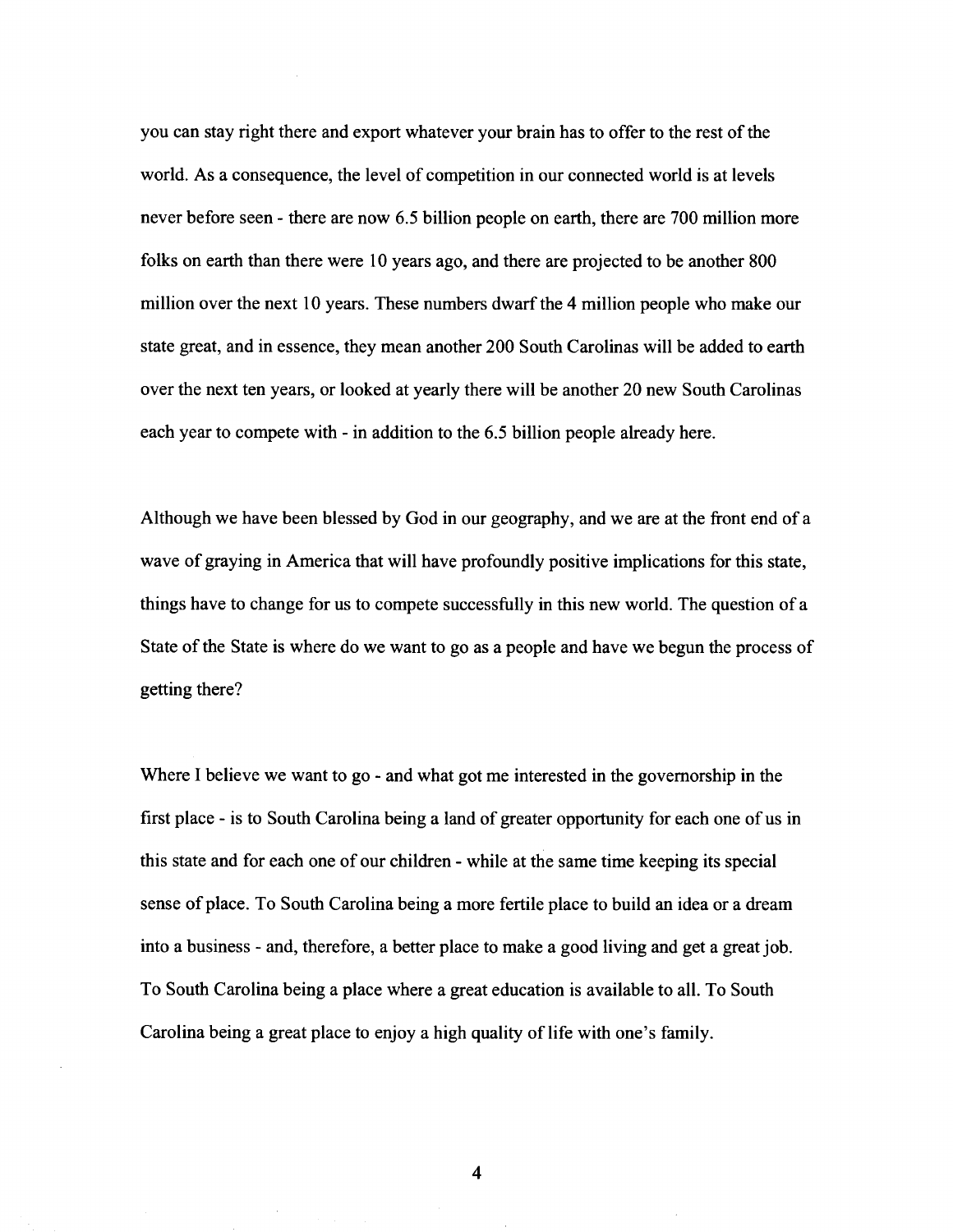I am pleased to say that we have begun that process. It has been with starts and stops, at times it has been contentious - both of those things come with change.

On the first point, we have taken very serious steps to improving our business climate. A good business climate means government not spending money it doesn't have, so that you avoid going to taxpayers and businesses to ask for more. Three years ago when I took office we began the budget process \$750 million in the hole, \$155 million of which was an unconstitutional deficit. The deficit has been paid back, most trust funds restored and we asked in the budget I presented a few weeks ago that we finish the job by paying back the last \$278 million remaining. In addressing this, I would single out members like Ralph Norman, Ben Hagood, Nikki Haley - and also our Comptroller General Richard Eckstrom - for the way they walked the walk in watching out for taxpayers in this last year.

I'd also ask very specifically of Hugh Leatherman and Dan Cooper, and your respective committees, that as you put together House and Senate budgets that they include what we believe should be a top priority - closing off and paying off these trust funds.

A good business climate means an executive branch budget that is no longer simply a wish list - but one that lives by the same budgeting rules you do. By producing the first operational executive branch budgets in South Carolina history, we have forever changed the executive branch's level of involvement in the budget process. I recognize that some of my friends in this room do not necessarily view this as the greatest thing, but it has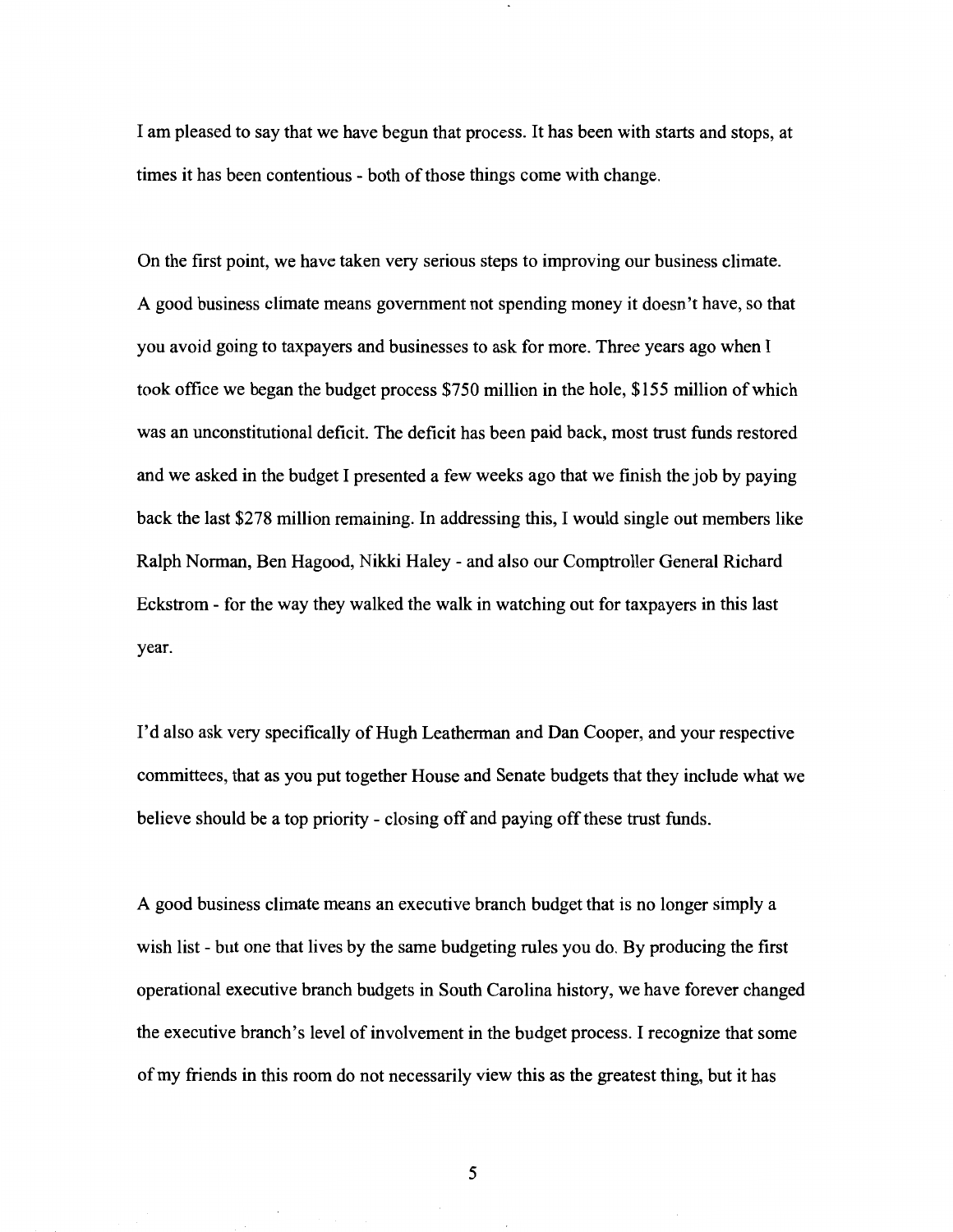made a difference. We have saved taxpayers money. The last few budgets have resulted in over \$150 million in savings being adopted- and for that I thank each of youespecially those of you like Greg Gregory, Greg Ryberg and now Speaker Harrell who were also part of the formula that led to those savings being adopted.

In that same vein, we have seen what I believe to be a new level of stewardship over the past few years. For instance, the Port in Port Royal had been sitting for years and costing the state money; it's now being sold. It will bolster economic activity in that little town, produce millions for the state and better the quality of life for South Carolinians by opening new access to the water. Similarly, Bull Street had been sitting for years, while the way we cared for people with mental health issues changed. As a result of the budget hearing process and your help, it is now on course to being developed and will be an economic catalyst for Columbia and the Midlands.

I think a good business climate means a Department of Commerce that is working and focused on jobs that will stay for the long run. The efforts of Bob Faith and his team paid off this year. We have landed \$1.4 billion in new capital investments, which is the best year since 1991. They also recruited 5,200 jobs from new companies and 6,800 jobs from existing businesses, paying an average of more than 30 percent above the state's current per capita income.

A good business climate means not treating small business as the red headed step-child of economic development. As a result of your help and work, we cut the marginal income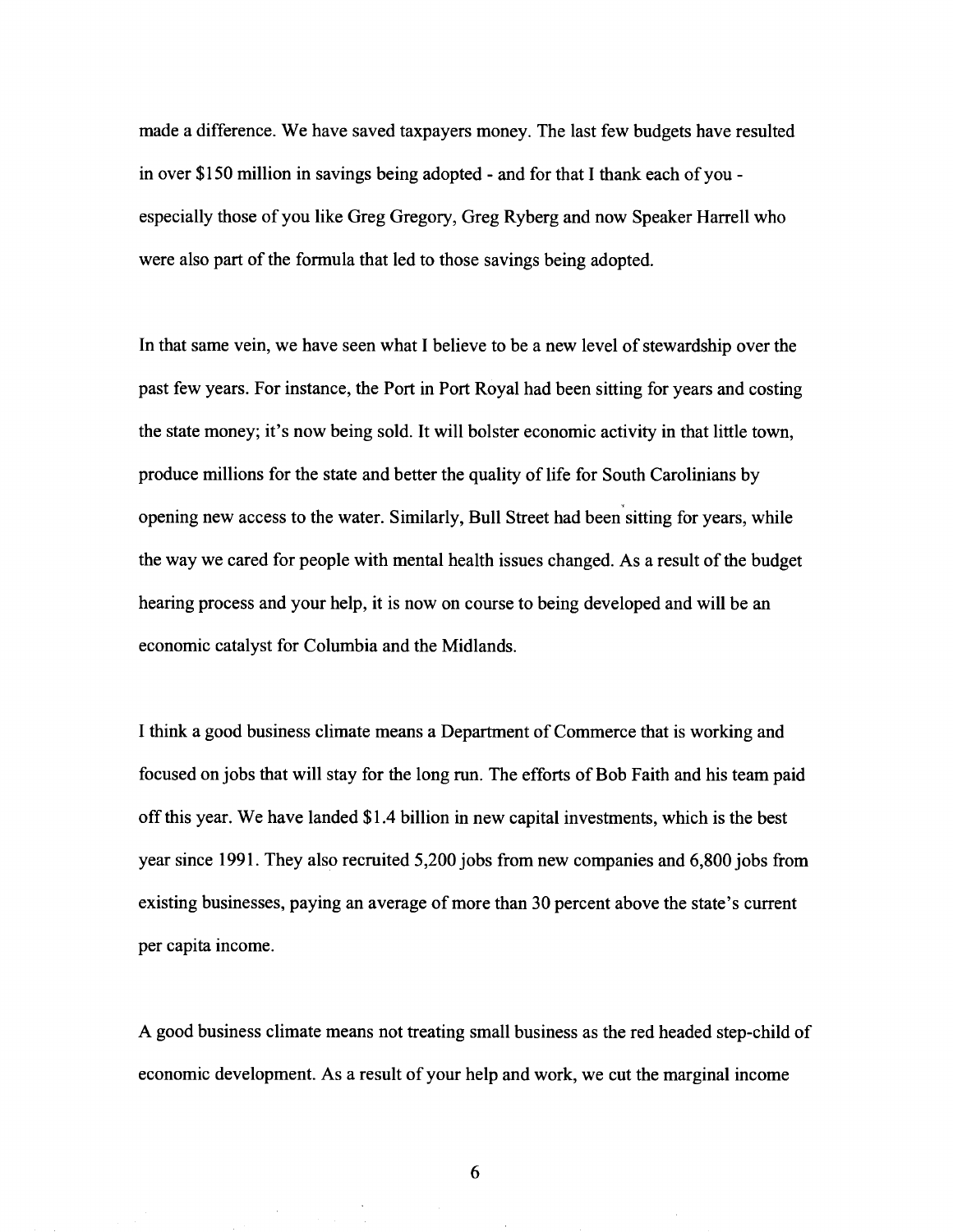tax rate for the first time in South Carolina history. That tax cut was aimed squarely at the job creators in our state, small businesses that are the engines behind most jobs created in this state.

A good business climate means a legal environment that does not scare investment and capital from coming to our state. Thanks again to your work we also passed the first comprehensive tort reform bill - it will make our state more competitive in business and health care, move us off the list of "Judicial Hell Holes," and I particularly applaud people like Glenn McConnell or Bobby Harrell or Jim Merrill who led on this key measure to help spur the economy in our state.

These kinds of things were what led the executive director of this state chapter of the National Federation of Independent Businesses to say, "This was probably the most historic session for small business in decades." The State Chamber said it a little differently but basically said the same thing when they said, "Without a doubt, 2005 has been one of the most successful legislative sessions on record, from a business perspective."

The list goes on: in education we have fully funded base student cost for the first time in five years and funded teacher pay \$300 above the Southeast average. In affecting quality of life, we have together moved things as wide ranging as the campaign finance reform bill and electronic disclosure of campaign reports - absolutely key to letting citizens know where money is coming from in our political process - to for two years now fully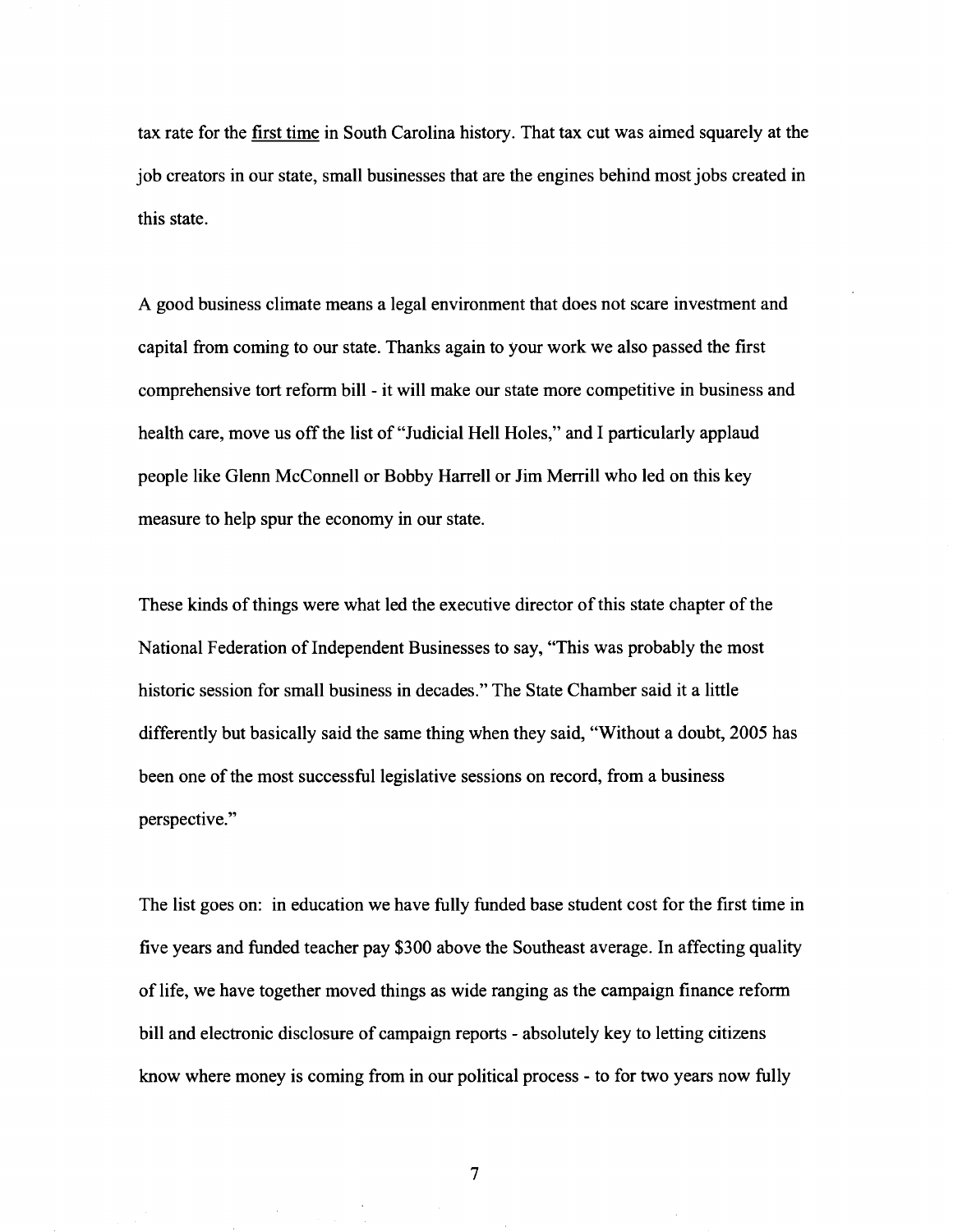funding the Conservation Bank crucial to open space in a South Carolina with increasingly less of it. We have passed two domestic violence bills that go to the heart of creating a South Carolina where women aren't afraid to go home at night. We have streamlined agencies so they can do more with what they have, and we see it with results that make a difference in people's lives- whether a DNR in its ability to purchase a property like Bonneau Ferry- 10,000 acres of pure South Carolina splendor- or DMV where as a result of reforms wait times have gone from 66 minutes to 15 minutes.

I said in my first State of the State that when the budget recovered we were committed to putting more money for law enforcement. We have and I thank each one of you for the lives that will be saved with those additional troopers on the road.

Finally, in affecting quality of life, we have done a lot for health and wellness in this state - not just with things like a Preferred Drug List, the Medicaid reform waiver, or in offering health savings accounts to South Carolina workers and retirees - but in very personal ways through things like the Family Fitness Challenge that has directly impacted some of the folks with whom I have crossed different sections of our great state. People like Freddy Petersen of Clarks Hill who set for himself a healthy living goal and last time we heard from him had lost 50 lbs., and was still out there getting exercise on his bicycle.

We have a better functioning government than we did a year  $ago$  - whether as a result of the fuss we had over adding all kinds of unrelated things to a bill in a practice called bobtailing – that ultimately precipitated a court challenge and a change to the way things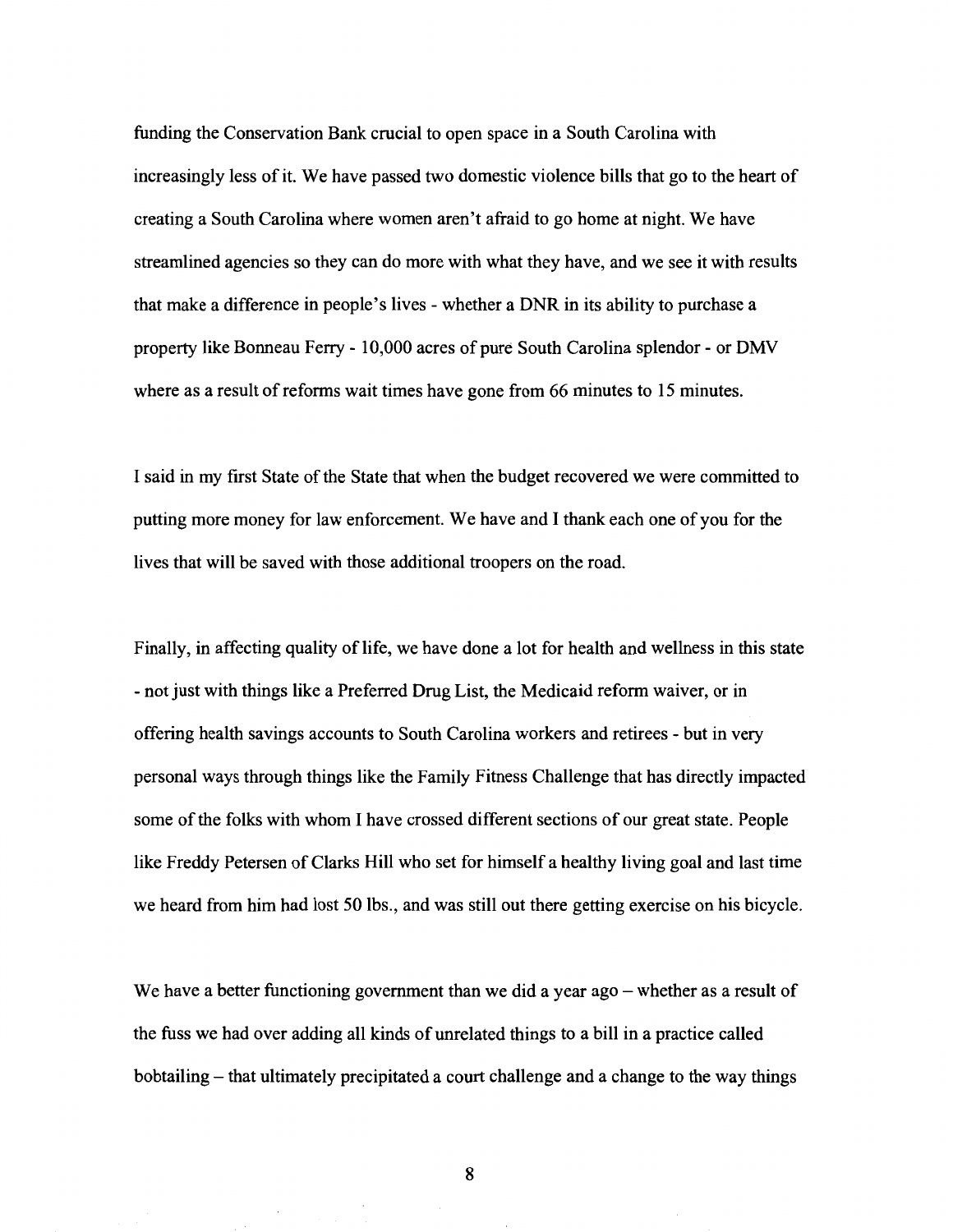had been done, or with the changes the Senate imposed on itself with Senate rules, and here I would give particular credit to Glenn McConnell, Larry Martin, Harvey Peeler and others on the Senate team...

The bottom line for each of you as members of the General Assembly is that we are making a difference in moving toward a South Carolina of greater opportunity, and I want to thank each one of you for your part in this movement.

That is where we are, but tonight is as well about where we go to better the lives of South Carolinians in the next year.

For all that we have gotten done, we still have many miles to go in improving our state. Too many South Carolinians don't have work, or work that fully uses their talents. We still have much more we can do to make our state competitive in the global economy. Education and health care are still not where we need them to be for people to make the most of their lives. I think an accurate characterization of the state of our state today is that we're making real progress, but that we can do more- and doing so means change in fundamental ways.

So this year, I will offer a relatively short list of things that I believe are fundamental to improving our lives and moving us further toward South Carolina being this land of greater opportunity.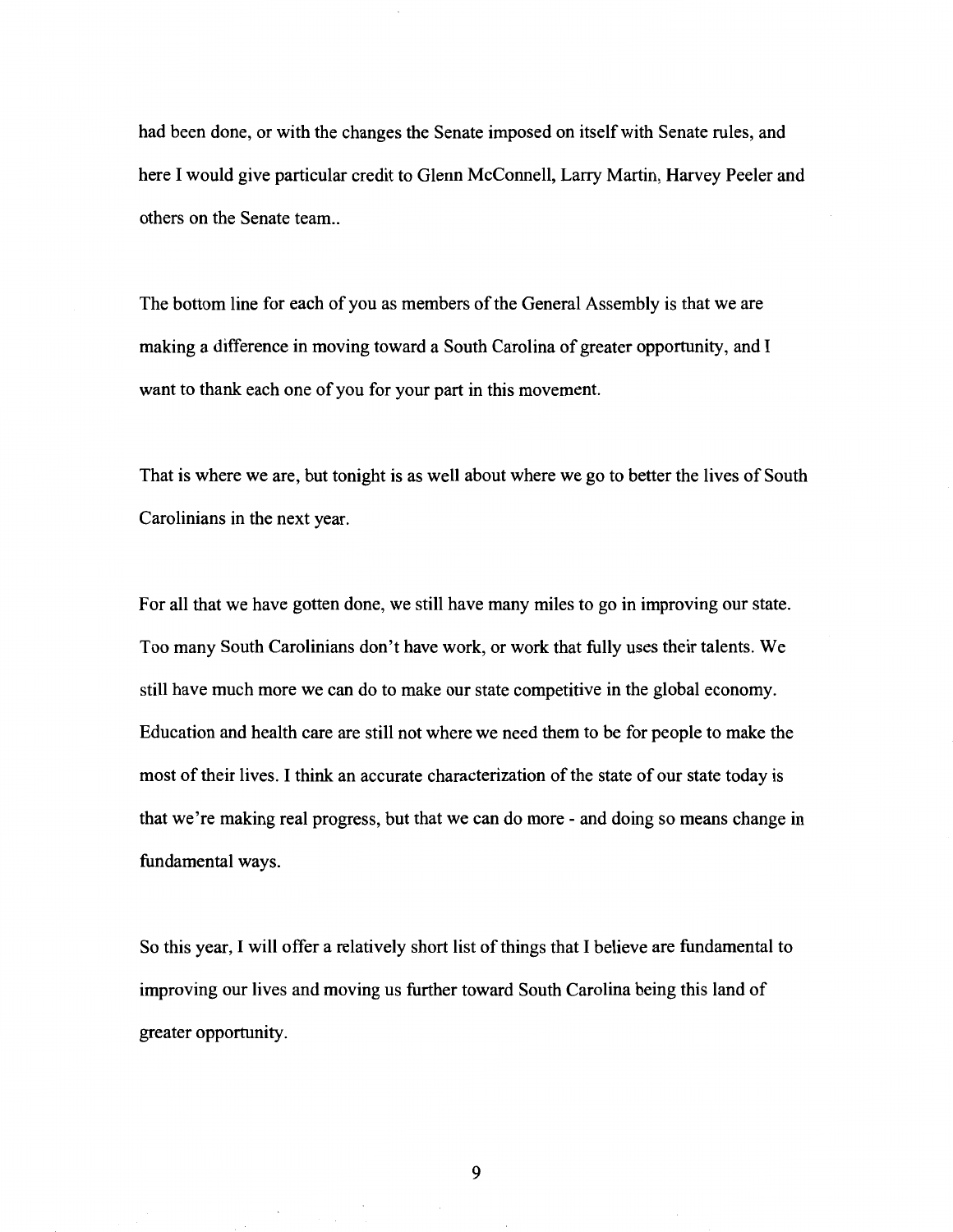I want to call on each and every one ofyou as members of the General Assembly, not just Republicans ... but Democrats as well ... to join me in dealing with these fundamental things that can help in making South Carolinian's lives better.

I say that recognizing it is an election year, and many people say not much gets done legislatively in election years, but as in many other areas, that's a place where I don't think we can accept business as usual. The election comes toward the end of the year, not toward the beginning. Though some may see their political role, or their party or their candidate strengthened around election times – with obstructionism or stopping legislation – I don't think it is something the people of South Carolina can afford. Let's not let politics get in the way of making a difference in the lives of our people in this state. Between now and June let's focus on the business at hand- tackling fundamental things.

Last October, America was saddened by the death of civil rights pioneer Rosa Parks. When I talk about doing fundamental things in our state this year, I would point to the example of Rosa Parks for inspiration. A poor seamstress from Montgomery, Alabama, she courageously defied the status quo that surrounded her, and in so doing set off a chain reaction that altered the course of America in fundamentally positive ways. In her autobiography, she wrote, "People always say that I didn't give up my seat because I was tired, but that wasn't true. I was not tired physically, or no more tired than I usually was at the end of a working day. I was not old, although some people have an image of me as being old then. I was forty-two. No, the only tired I was, was tired of giving in." That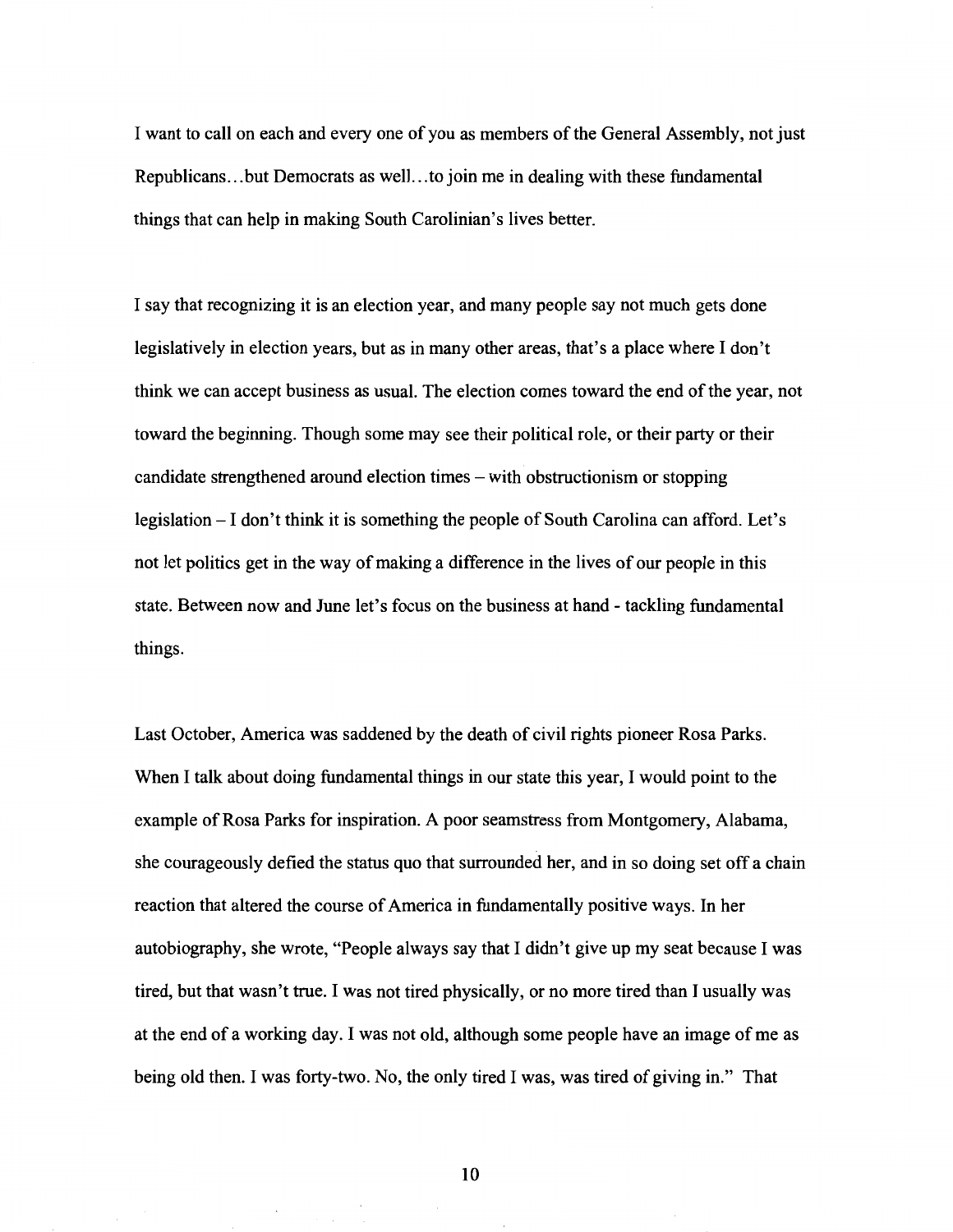attitude changed our country for the better. As she tackled the fundamental principle of civil rights, so, too, should we look to tackle fundamental things in our state.

Most fundamental to every one of our livelihoods is a job. As I said earlier, our state is a state in transition. We have been hit hard as textile jobs have moved to China, India and other places around the world. We have been hit hard by Thomas Friedman's flat world. The good news is that Commerce is now replacing those jobs at record numbers, and at a pay rate 30% above many of the old jobs. We have taken very important steps to improving soil conditions for business so they can better compete.

People from outside our borders seem to be taking notice of these things because they are coming here in large numbers. Our labor force grew by 45,000 last year, and in the last three months alone it has grown by 1. 7% - the fastest growth rate in the continental United States. In the short run, labor force growth bumps up our unemployment numbers, but according to Don Shunk of the Moore School of Business in the long run it can mean good things for our economy. It means someone is loading up aU-haul rental trailer and leaving Michigan because they think South Carolina represents greater opportunity. In the short run, that lowers Michigan's unemployment rate and raises ours, but in the long run we will be better off for these folks making South Carolina home.

So that we can speed the rate of job creation for people in our state and people moving here, it is <u>vital</u> we focus on the business soil conditions of our state. Here's why.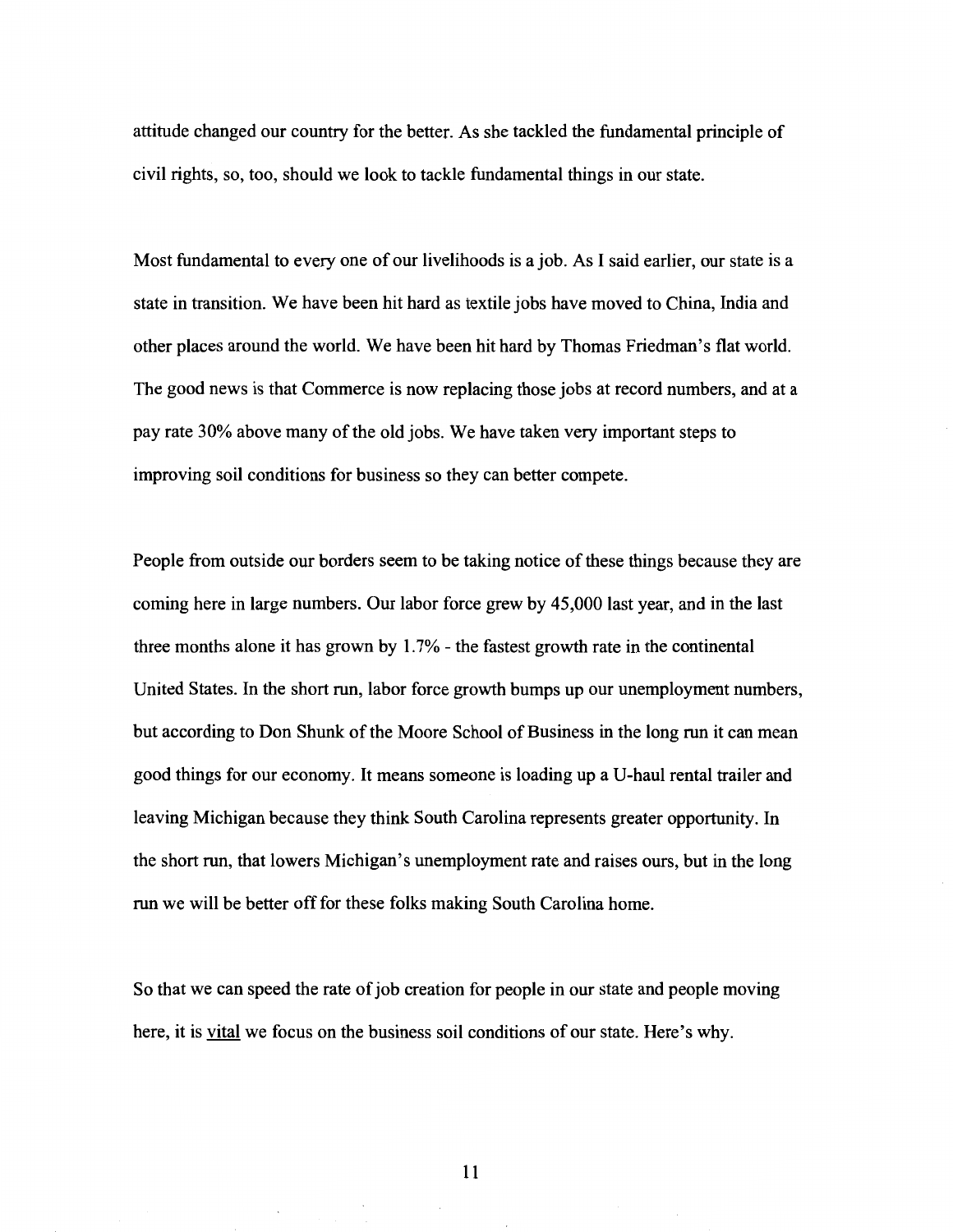During the 1990s, South Carolina had some famous successes in job recruitment, and my predecessors in this office deserve great credit for their efforts. What's remarkable though is how much those successes have been eclipsed by the speed of global competition in just a few years. Thirty percent of all the jobs announced in South Carolina during the 1990's aren't here anymore, and it's a reminder of how challenging Thomas Friedman's flat world really is.

We can't control federal trade policy, we can't control global exchange rates but we can control how competitive our business environment is in South Carolina - which, at the end of the day, will have a major impact in determining whether jobs stay for a little while or a long time. This year, I think there are four more things we can do on the jobs and economy front to make South Carolina more competitive.

We need to reform our workers compensation system, better our government structure, hold the line on spending and add just a few things at Commerce that, for the most part, we outlined in our budget.

Workers compensation rates in South Carolina are on their way to scaring off business investment and killing jobs in our state. If we do nothing, South Carolina businesses will be saddled with \$350 million in *additional* costs next year- and this is despite their safety efforts that in 2004 were the best in the history of the state. I ask that this year be the year that we reform our archaic workers comp system and second injury fund, and provide another building block for job creation in our state.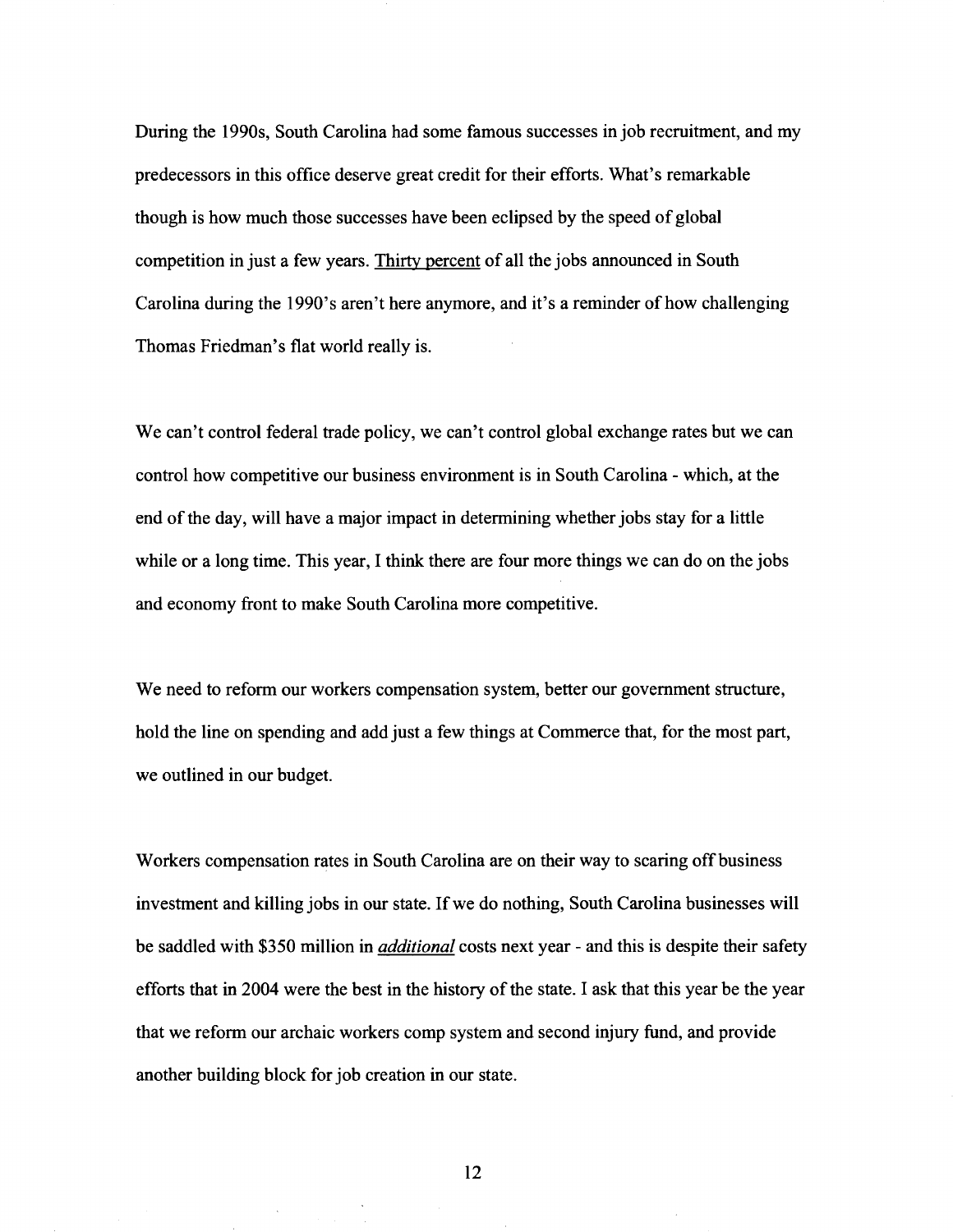The structure of our state government itself is a driver in what happens next in our economy. With a number of legislative colleagues, we have proposed a package that most of you are well-acquainted with, dealing with the appointment of Constitutional officers, health care restructuring and the creation of a Department of Administration.

I thank members of the House for passing a bill allowing voters to determine whether or not they think the Superintendent of Education and the Secretary of State should be part of our cabinet. I'd also thank members of the Senate for the way they started the ball rolling on administrative restructuring. I'd ask both bodies to strengthen these bills as they cross over, because they are about better spending government money, better government service, and in the case of constitutional positions, about making these positions part of the executive branch team and in doing so - strengthening their weight in our political process.

The creation of a Department of Administration is simply asking for what 49 other Governors already have in this country - the ability to actually administer the laws created by the legislative branch. Health care restructuring is about better health services for a whole lot of people in our state who need it. Imitation has been said to be one of the greatest compliments, and in this vein, I would say acting on restructuring this year would be an awfully special way to honor former Governor Campbell who took on the role of South Carolina trailblazer when it came to restructuring.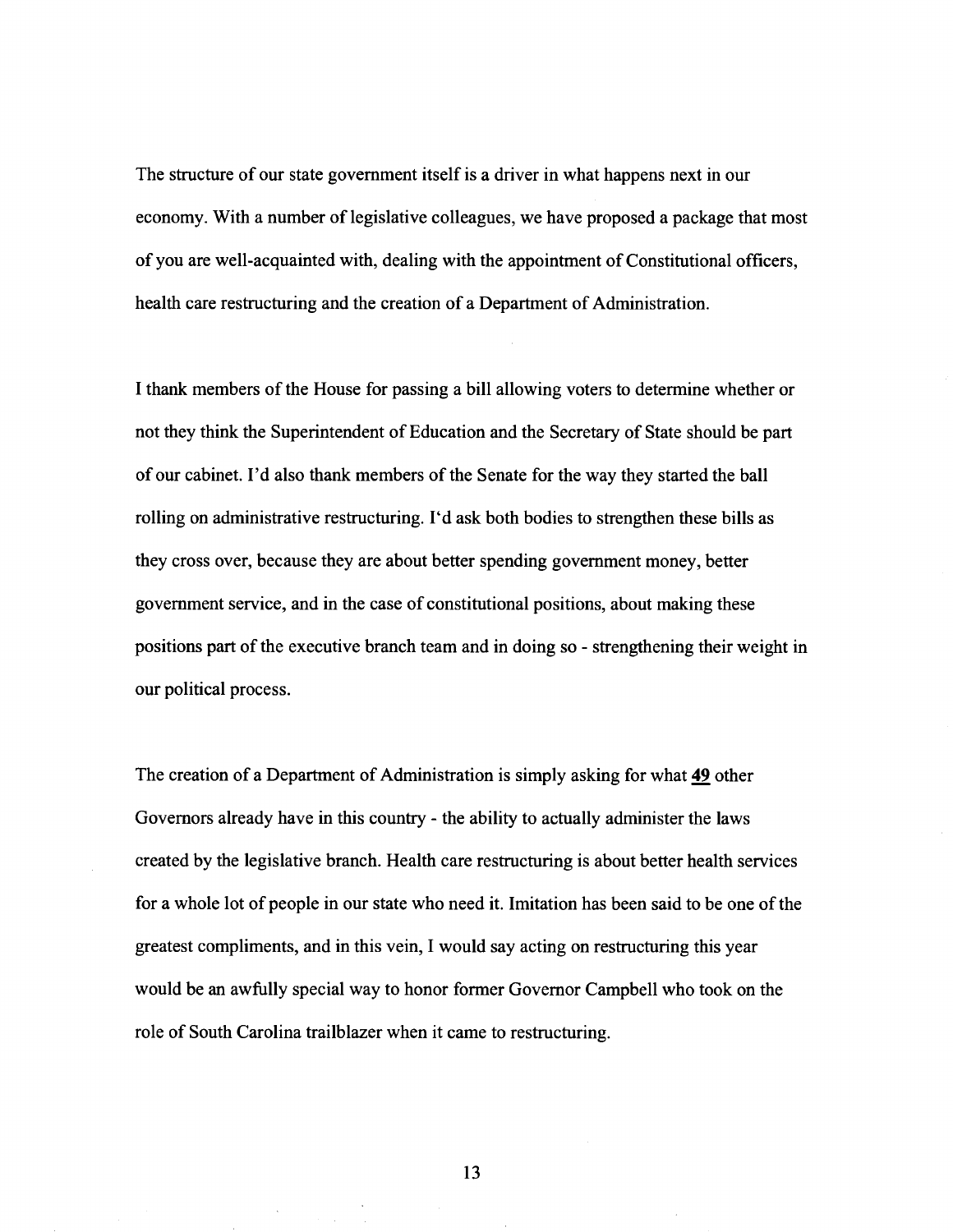His widow, Iris, is with us, and I would ask that you stand as a way of thanking Carroll and Iris for what both of them have done for our state.

On spending, we have got to come up with some alternative to having me try to catch-up with Governor Campbell's record of 277 budget vetoes. For some of us, it has been the one area of disagreement on what has otherwise been good working relationships. I have fought, though, because what happens next in government spending will heavily affect our ability to compete with the rest of the world.

Think about it, if you really believe Thomas Friedman is right - that we live in one of the most transformative times in world history. Then wouldn't you want to maximize the part of your economy that will change the fastest? This is not about some crusade that says government is bad and only the private sector is good; it is about speeding the rate of change and recognition of the fact that the private sector can change faster than the public sector.

It is also about common sense notions. Most folks in the country tell me they agree with the principal of "first things first" and that it makes sense to pay off money you borrowed from a reserve account before you begin new spending. They tell me it doesn't make sense to grow government faster than people's ability to pay for government.

On this front I ask just two things. One, as I mentioned earlier, adopt what we laid out in our budget in paying back trust funds and limiting government. Two, going forward let's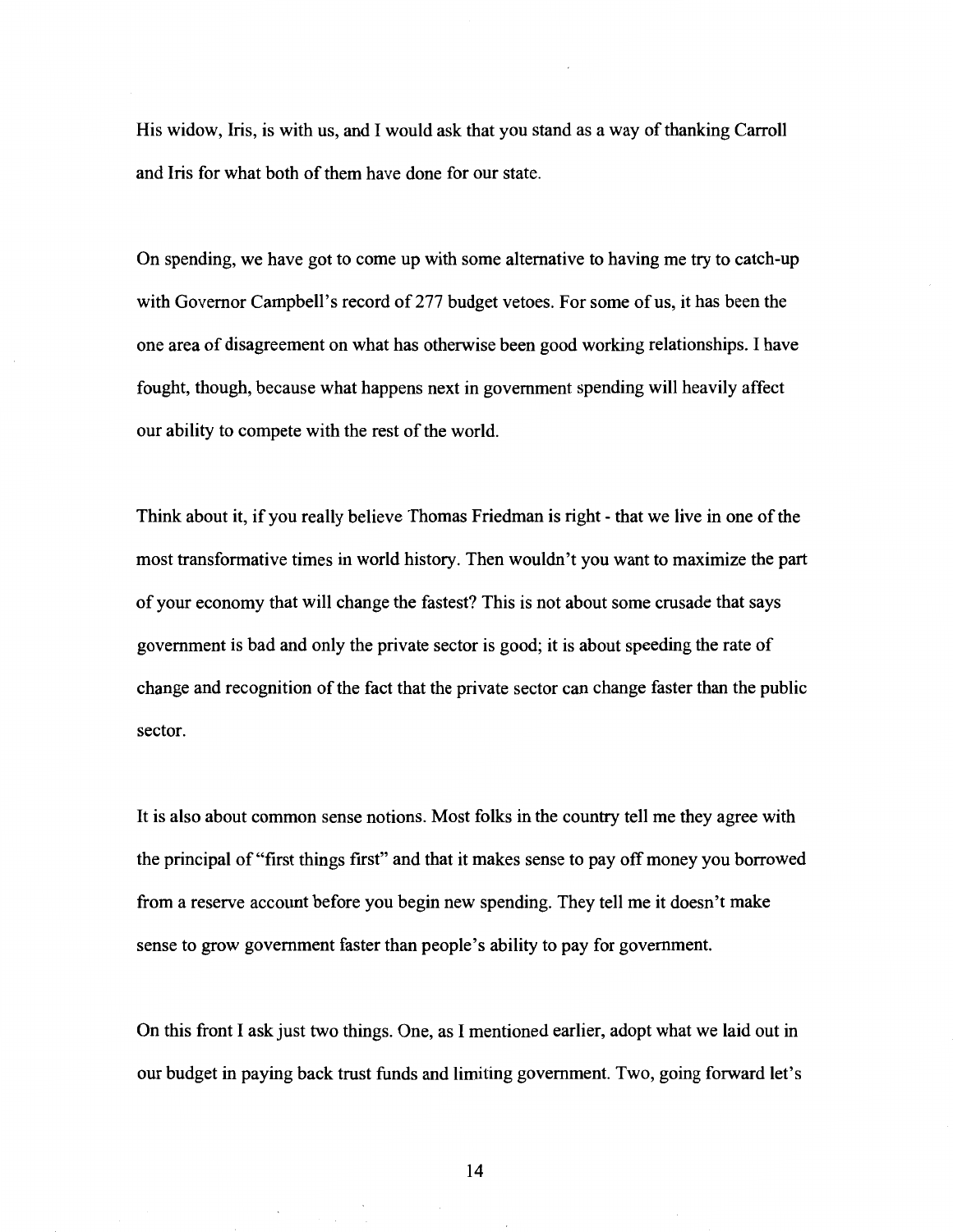let the people decide what they think the appropriate rate of growth ought to be in their government.

I happen to think we are growing too fast since South Carolina is now 130% of the U.S. average in the cost of government, and we rank eighth in the nation in state spending on a per-capita basis. I think one look around the globe or the country shows how economically vibrant low-tax and low-spending countries or states are when compared to high-tax and big-government economies. But as much as I believe that, if you will just allow our voters to decide this issue, and if they then decide they want to grow government at a rate faster than population plus inflation, you won't hear a word from me.

I will live by what the people of South Carolina decide. This is a great way to avoid a lot of fighting and fussing come budget time, and I ask you send to the voters this fall the Taxpayer Empowerment Amendment to limit the growth of our government's spending to population plus inflation.

On both the government restructuring issue and on the taxpayer empowerment amendment, you don't have to agree with me. All I ask is that you let the voters decide. I remember well back in the year 2000 when my predecessor, Governor Jim Hodges, made a strong plea for the state lottery. I opposed the lottery and said so at the time. I know that many of you opposed the lottery, too, but still voted in favor of letting the people decide. Letting voters decide was the right thing to do then, and it's the right thing to do now.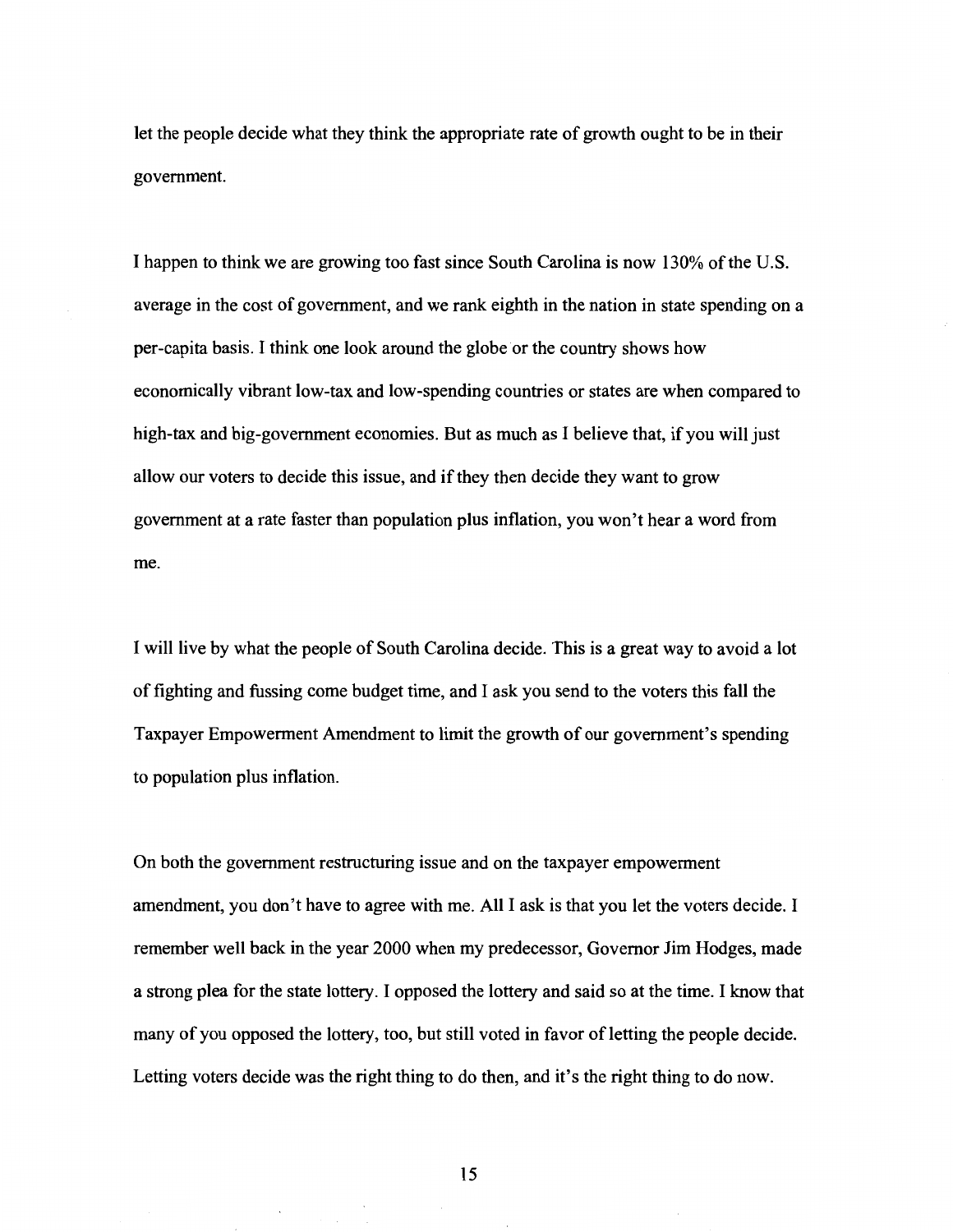Finally, in improving our economy, I mentioned a few things at Commerce that we, for the most, part outlined in our budget. The one thing I did not outline, that I request Commerce handle for the administration - and work with legislative leaders like Jim Ritchie who has been a great leader in this arena- is a Broadband Conference. To be competitive and thrive in Friedman's new world, it is vital that people living in rural South Carolina have as much of a chance to get on the information highway as people living in our urban cores. Without the ability to get information through the Internet at high speeds, the economic growth of these regions will be locked in at low speeds. I am committed to seeing what the public sector can do to help in leveraging the private sector's investment in this area.

A second fundamental given the times we live in is the overarching importance of a great education. Without a great education you cannot compete in today's world, and on this front I ask of you three things.

First, given Judge Cooper's recent decision, let's take a complete inventory of what, where and how we spend money in early childhood education. I have long been a proponent of early childhood education, but that does not mean I believe in attempting to be all things to all people on this front. In this vein, let's use the private sector's capacity, let's focus the finite resources we have in this state to the programs that produce the best outcomes- and let's direct them toward the people for whom it will make the biggest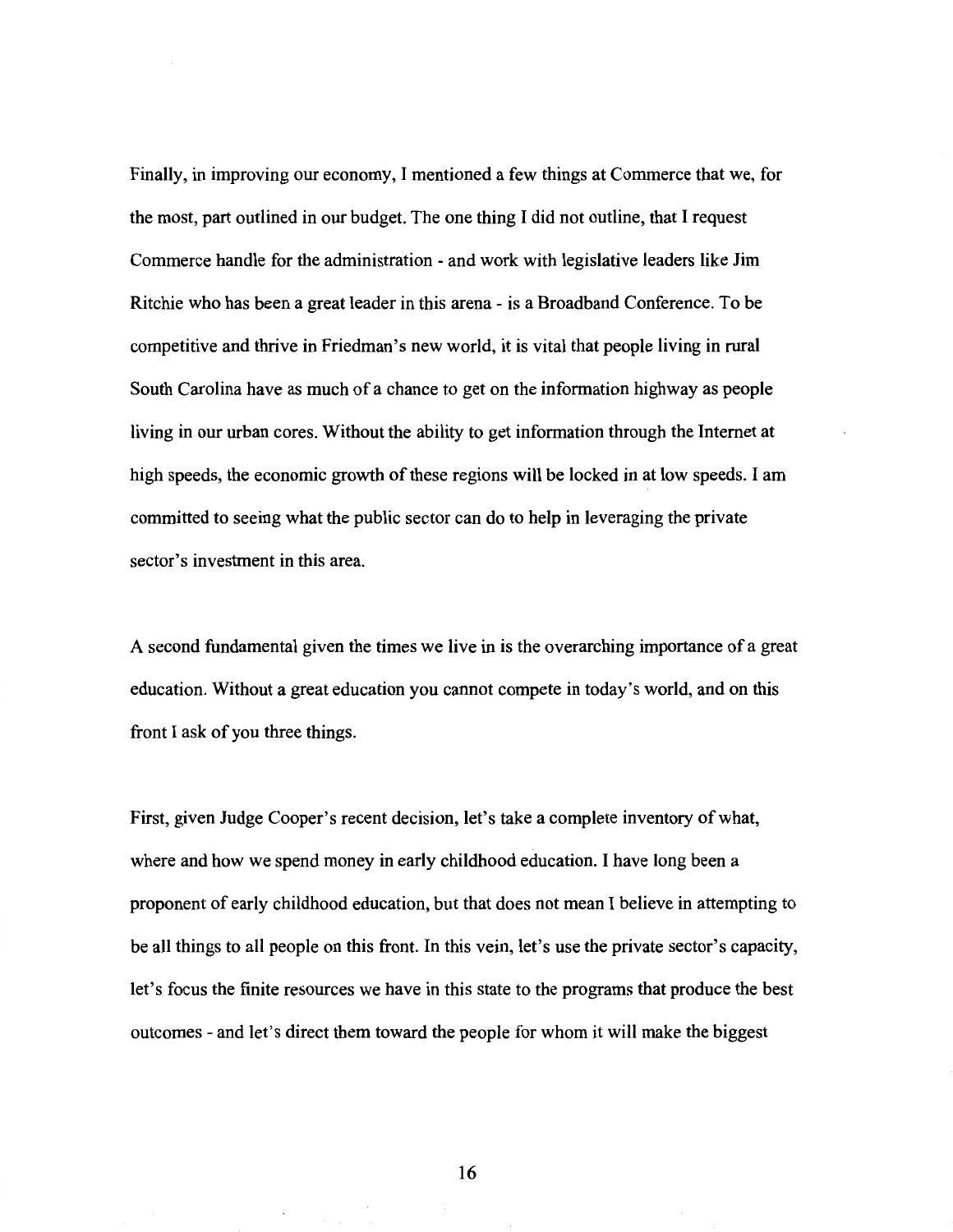difference. I think we need to do these things before going to the taxpayer asking for more money.

Two, I ask you pass charter school legislation that would make it easier for groups of teachers and parents to come together and create new public schools. One size never fits all, God makes every child unique in the way they learn, and I think it makes a whole lot of sense to have more choices in our educational system that fit with the diversity of different kids in our state. I believe the charter school bill would be an important step in this direction.

Finally, great colleges do you no good if you can't afford them. In our state, rising tuition costs at many of our public universities are nearing a point where a college education moves beyond the reach of many South Carolina families. After in-state tuition increases of 51% at Clemson and 39% at USC in just the last three years alone, our schools have the highest in-state tuitions in the Southern region and among the top five in the entire nation. It costs as much as \$4,000 per year more for a South Carolinian to attend our leading state universities than it costs Georgians or North Carolinians to attend theirs.

We spend 17% of our overall state budget on higher education compared to a national average of 10.5%, and we have the second highest percentage of a state budget committed to higher education in the entire Southeast. Our problem is that we do not have a coordinated higher ed system, and, as a consequence, we have an expensive higher ed system. We have islands of coordination and on this front, I'd praise Ray Greenberg at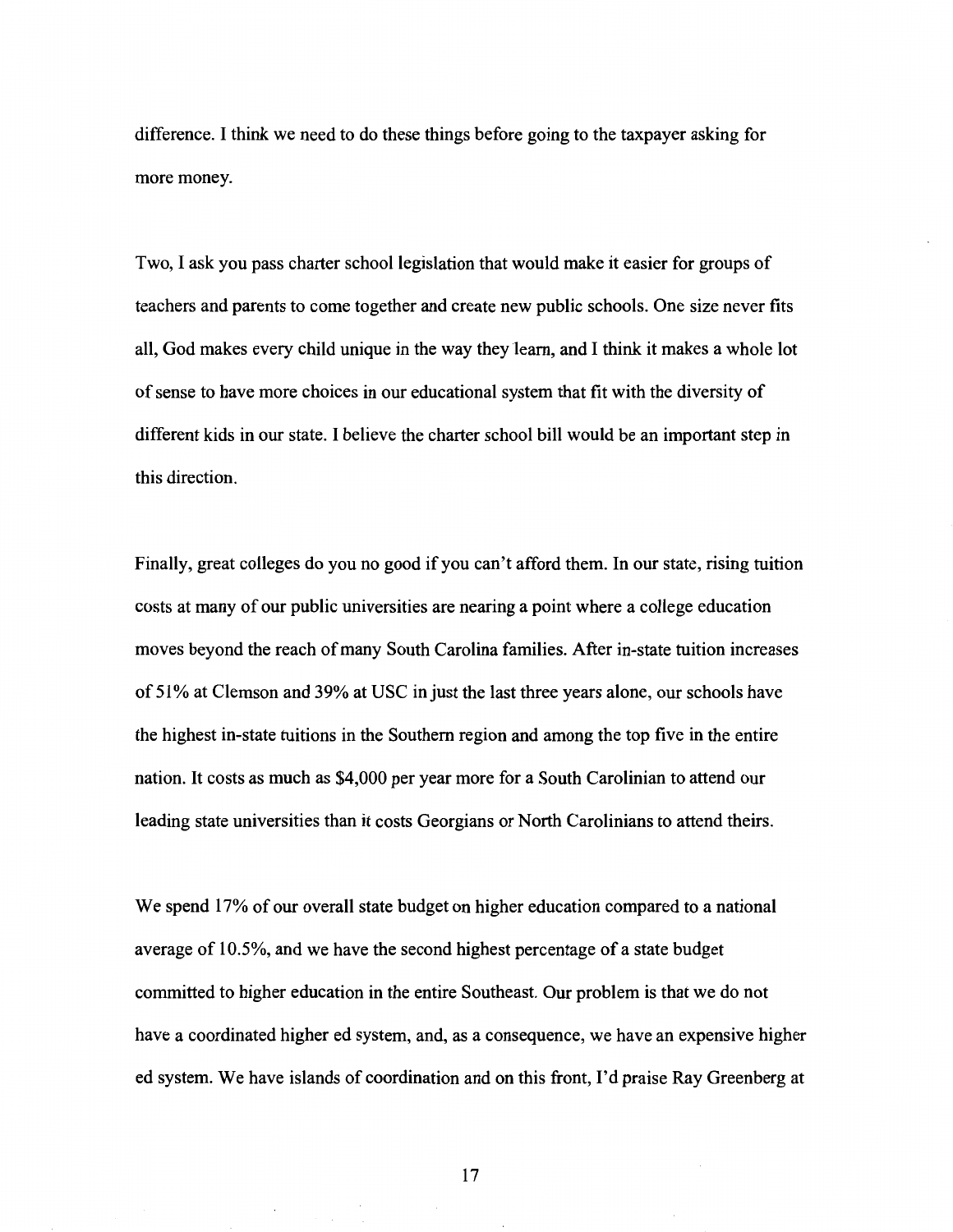MUSC for his leadership in working collaboratively on the pharmacy program with USC. We need more of this, so I'm asking you once again to place a cap on tuition increases at \$250 above the Higher Education Price Index, which last year was 3.5%. These caps are about forcing a long-needed conversation on coordinating our university system - and, as a consequence, yielding more affordable tuitions at state universities. Tying tuition increases to higher ed inflation will consequently unleash a lot of creative effort in ending inefficiency and duplication in our system.

Finally, the third fundamental I would like to touch on tonight is the quality of one's life in South Carolina. We get an education, we get a job, but then we live this thing called life. I think as policymakers we should do things that enhance those 50-60-70 years between school and our trip to see the good Lord.

We have focused a lot on health because it will have a huge impact on the quality of every one of our lives. On this front, I ask that you help Robbie Kerr in his ability to enact our Medicaid waiver now pending before the federal government because better care for South Carolina's Medicaid population hangs in the balance.

We have talked a lot about how not getting run over by a drunk driver is basic to quality of life in South Carolina. On this, let's quit talking and fix it.

We have talked a lot about open space and have even proposed another \$10 million for timberland acquisition because a high quality life in my book means glimpses of the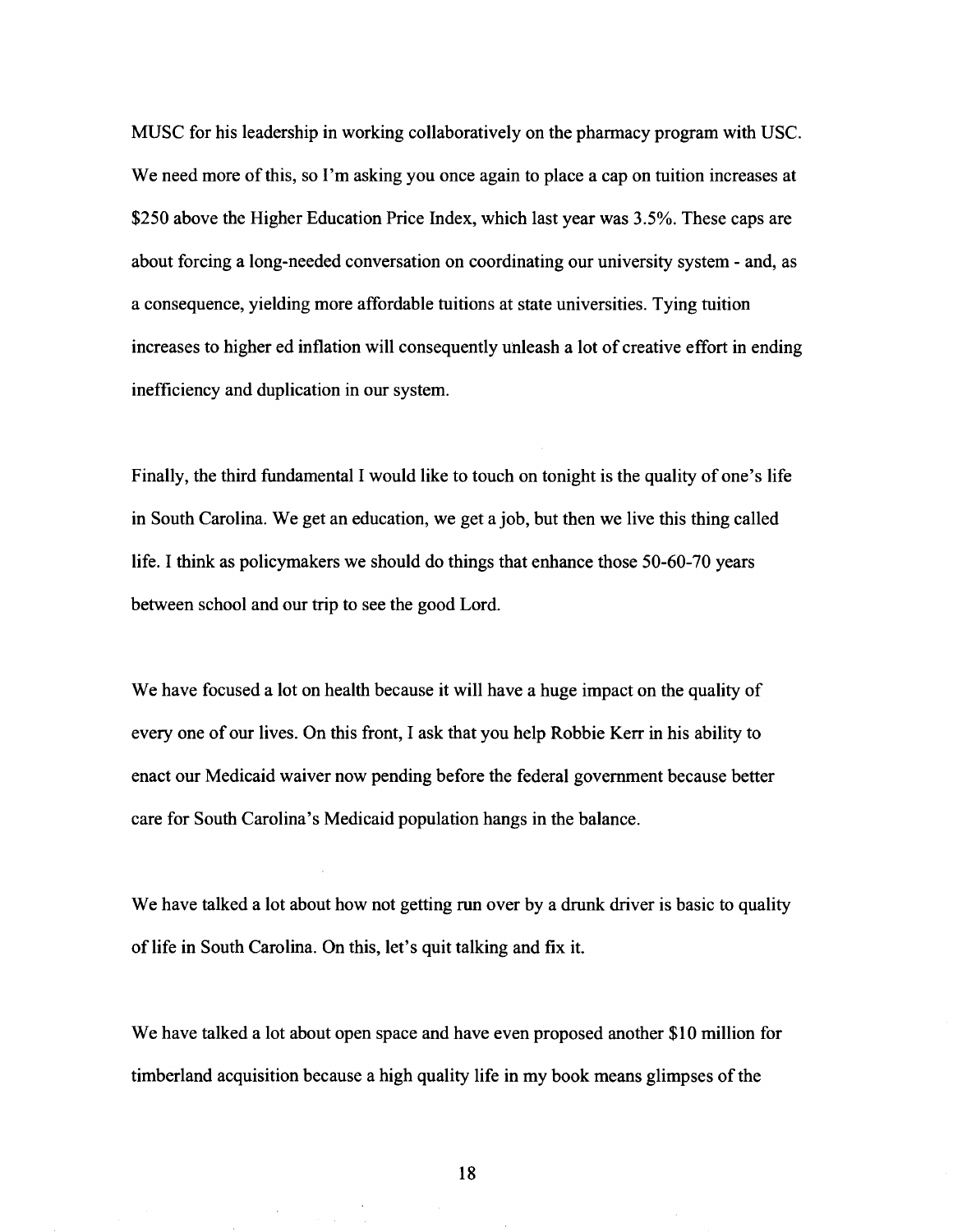South Carolina so many of us grew up with and means some alternatives to more buildings and more traffic in some of the more congested parts of our state.

But tonight let me throw out two other aspects to what I would define as a high quality life in our state. I think for those 50 to 70 years we have, if you are living at your home or your farm you shouldn't be forced to sell it by the government - or have the land taken from you by a government agency.

In fact, there are few things more fundamental to South Carolina living than the places we live. When I lived in New York, people would ask, "what do you do" as their way of identifying you; here we ask, "where are you from." We have a unique sense of place as a part of our identity as South Carolinians, and those places are being threatened in two ways.

First, last June, the United States Supreme Court reached a decision that basically said that local governments can use the power of eminent domain to take private property from one landowner and give it to another. This broke new ground. Never before have the courts said a city could bulldoze a private home or community in order to give the land to a private developer.

Justice Sandra Day O'Connor wrote, "Today the Court abandons a long-held, basic limitation on government power. Under the banner of economic development, all private property is now vulnerable to being taken and transferred to another private owner, so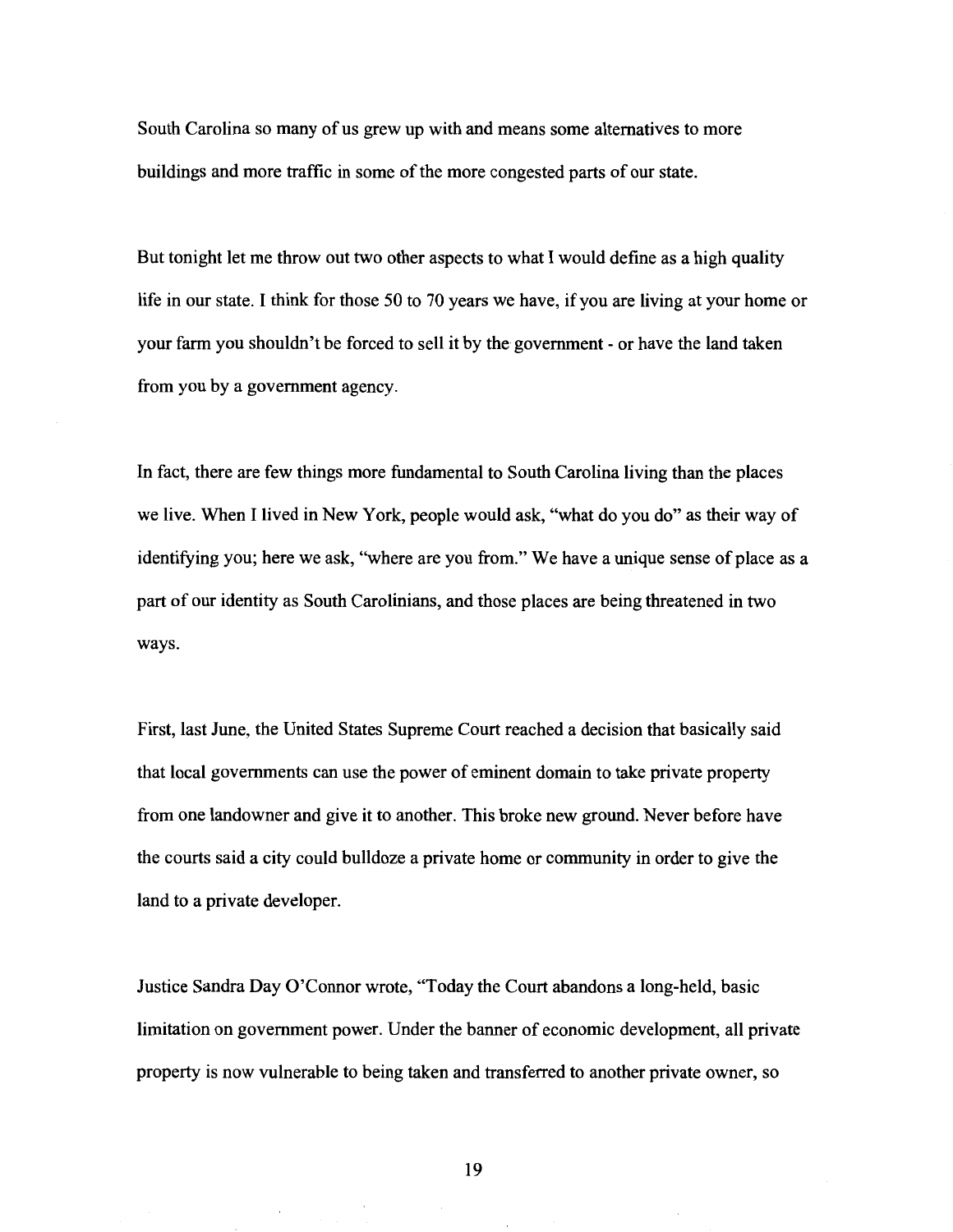long as it might be "upgraded." The fallout from this decision will not be random. The beneficiaries are likely to be those citizens with disproportionate influence and power in the political process, including large corporations and development firms. As for the victims, the government now has license to transfer property from those with fewer resources to those with more. The Founders cannot have intended this perverse result."

The good news is that the *Kelo* decision does not mandate anything. It gives local governments the right to expand their eminent domain powers. We have the ability to prevent this and I would ask that we do so. On this point, I want to thank Bobby Harrell, Glenn McConnell and others in leadership who were a part of our conversations that came in the wake of the Supreme Court decision, and I want to commend our present South Carolina Supreme Court for the way this court has ruled on these matters. While addressing this, we should also take a close look at condemnation authority generally.

The second part of this is this fundamental notion of ownership because key to any capitalistic society is the principle of actually owning things - and the largest thing most people own is their home or their farm. The quality of many people's lives would be diminished if, through no fault of their own, they were forced to sell something they prized because the government around them is growing. Let's be clear on this, property taxes have grown rapidly as government has correspondingly increased its spending - and what people from a lot of comers across our state have said is that it is time for this to stop.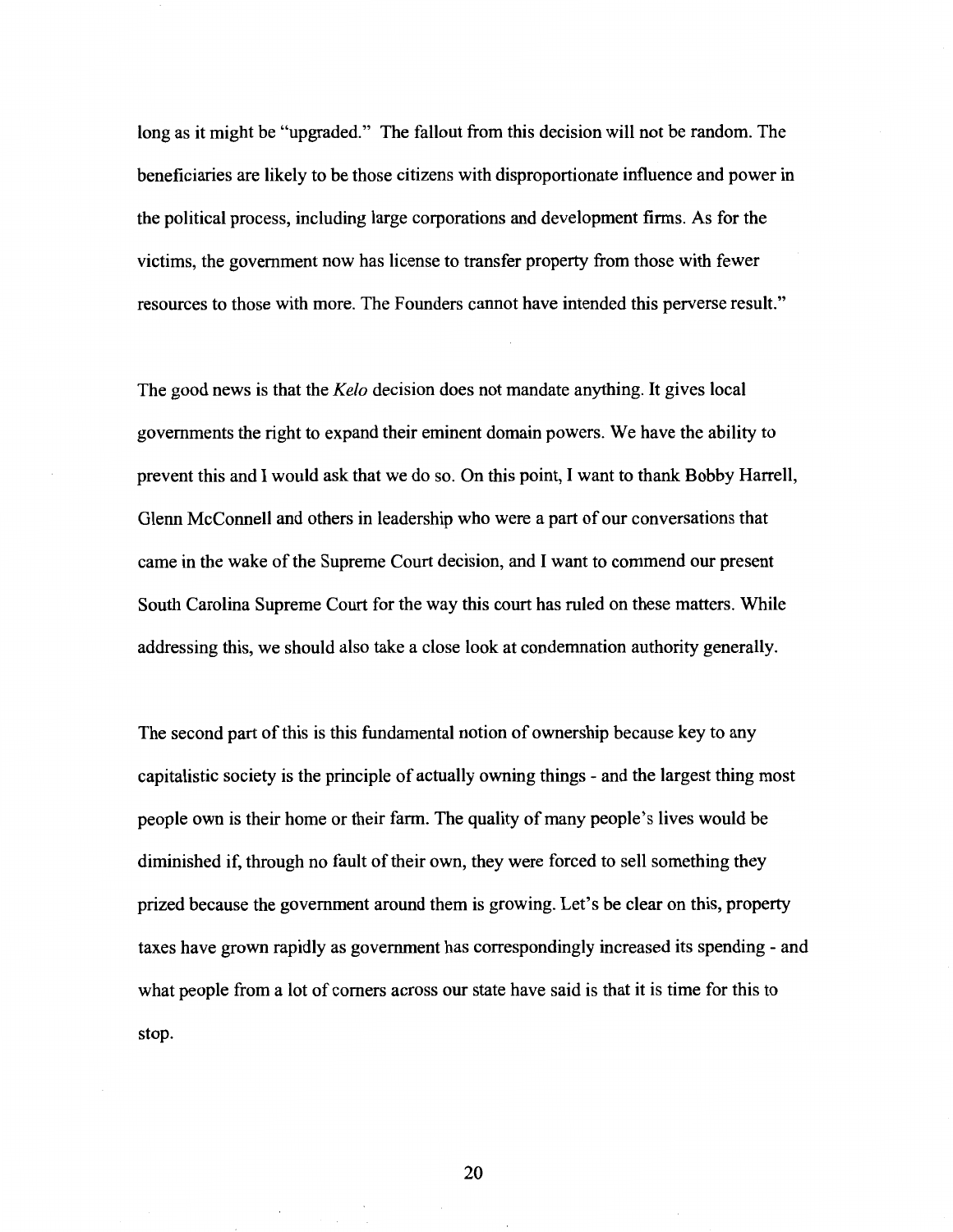So on this I first applaud the work of the House and the Senate for its focus on property tax reform. I also want to thank the many taxpayer groups around this state for the way they have been unrelenting in their focus, friends like Leneu Seigling who every time I see him brings this up.

As we enter this debate, I want to lay out a few markers on where this administration is on providing tax relief to property owners. We think this can be the year of property tax relief, and we believe this issue warrants a full discussion of all the options in how we might do so.

One) We believe any swap of sales taxes for property taxes should be either revenue neutral or a net tax cut. If, in the name of reducing property taxes, we end up in fact raising taxes, then I will be forced to veto the bill.

Two) Changes in the sales tax should ideally be more comprehensive than just a one or two penny increase. We should take the opportunity to look at exemptions that are not serving their purpose. On the same front, we ought to look at the code itself and the way it is, or is not, enforced by local government. As an example, back home on the coast I know of a lot of folks whose lands are taxed at agriculture rates, though the land is in fact development land owned by developers - not farmers.

Three) We should keep one eye carefully focused on what we have been about as an administration from the beginning - our competitive position in the world and how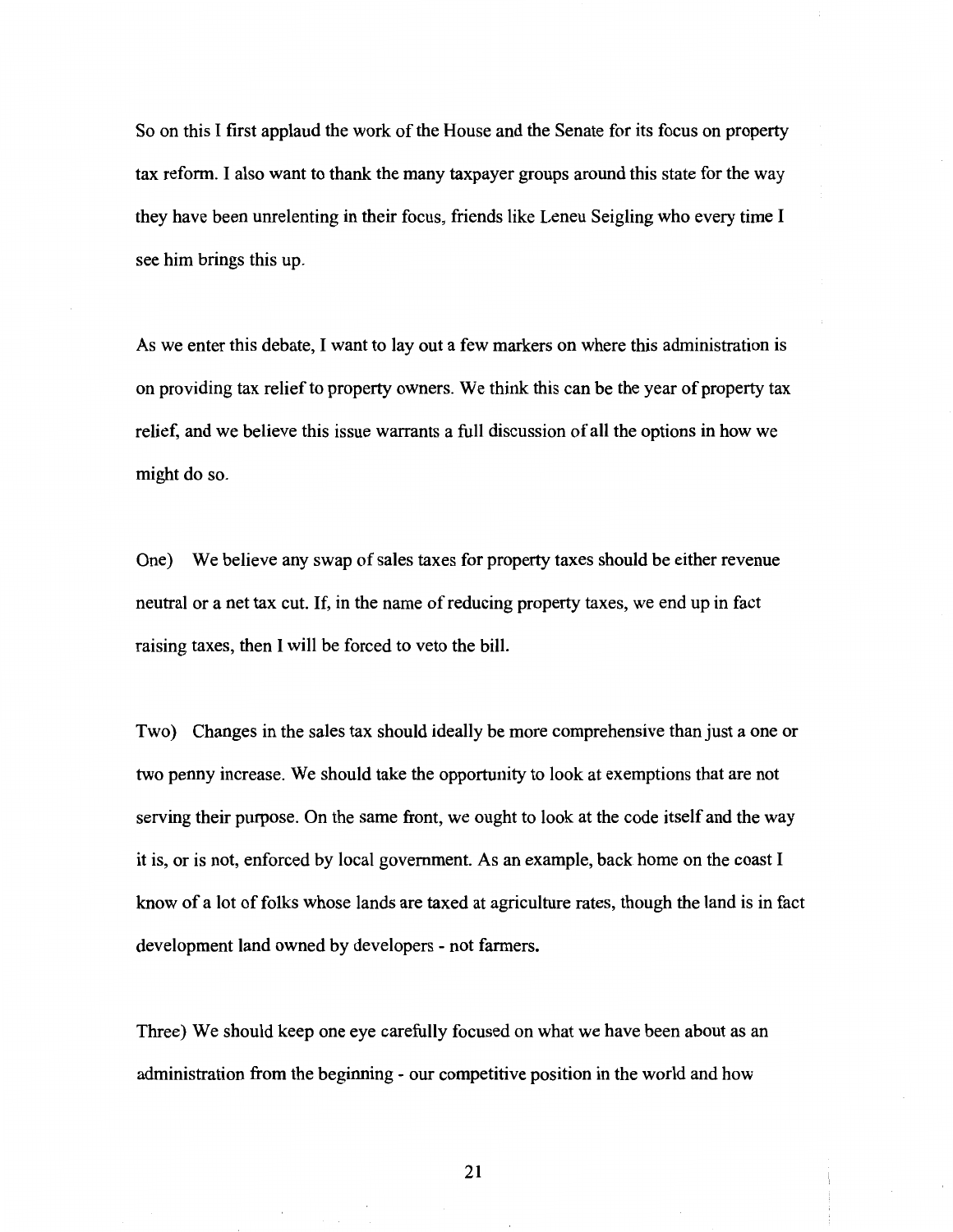favorable our climate is for business in this state as it competes with the rest of the world. While we believe the income tax is the most harmful to economic activity, we have said for years that all taxes are not equal, and taxing investment is worse than taxing consumption. We, therefore, have no problem swapping real estate taxes for sales taxes as long as we look carefully at both implications and offsets - so that we do not erode our business climate.

Four) Let's be open to giving more tools to local governments as one option in dealing with this problem. This does not have to be a top down solution; it could be bottom up. This could make particular sense given the way that growth and real estate taxes are a profound problem in some parts of our state and not that significant in other areas. If we offer this option, we need to give local government the ability to look over the long term at what is causing real estate taxes to rise, and impact those root causes driving our property taxes upward. If we don't, we will be back at the drawing board a few years from now looking at this issue again. In 1998, the homestead exemption was supposed to take care of the property tax issue and it didn't because root causes were not dealt with.

At the local level, one of our problems is that growth doesn't pay for itself in this state that means when 1,000 new folks move from Ohio or New Jersey into our state, people who have been living in this state for years or generations have to pay for the new school for the new folks moving into town.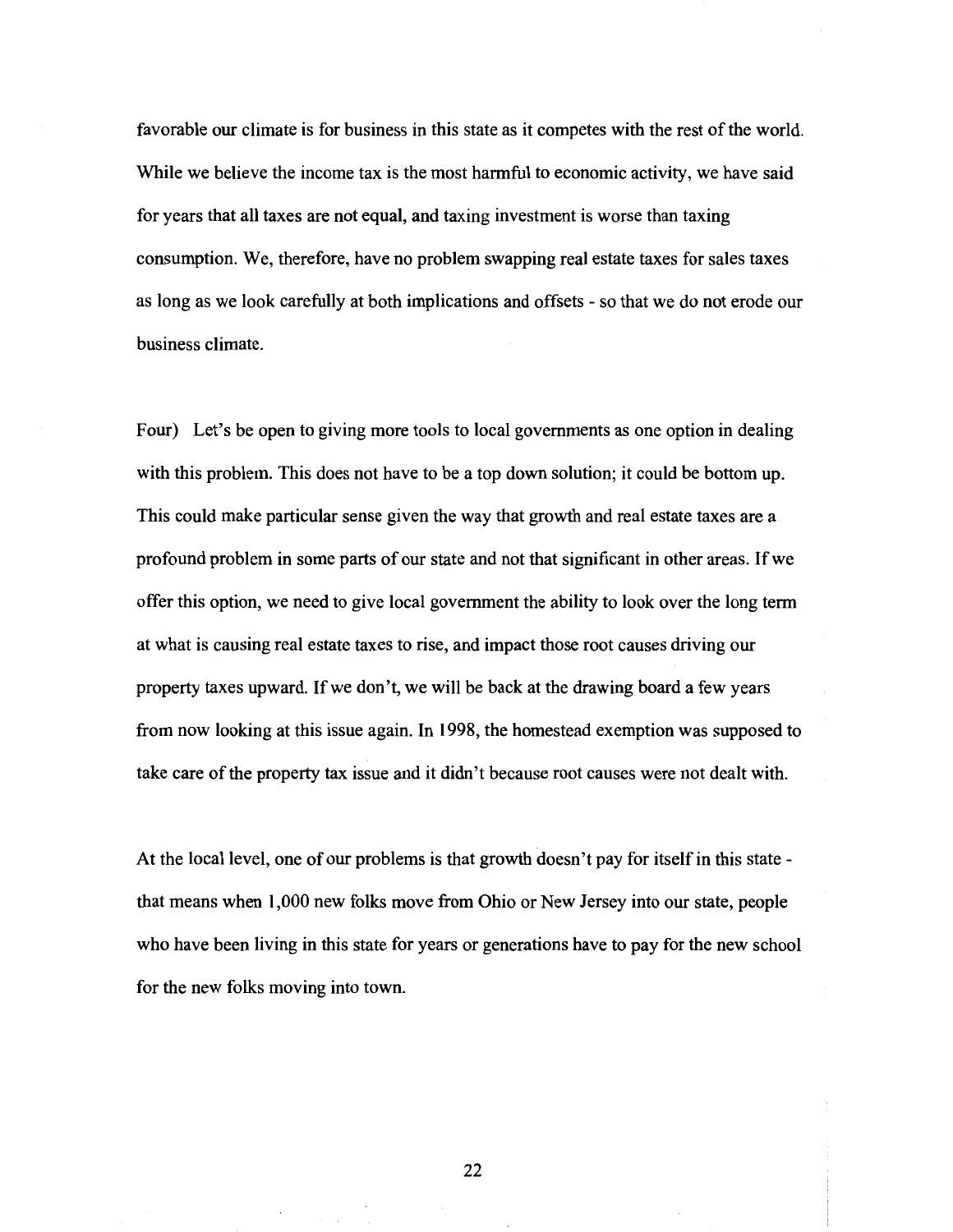In high growth areas of our state, people have connected growth with, indeed, paying for the new folks' school, dealing with added traffic, and losing their favorite deer stand or fishing hole- and so they fight it. It shouldn't be this way; our growth should be sustainable, and, therefore, embraced. This fight is driven by the simple question of who pays for growth, the people who already paid for it once or the new folks causing the need for expansion in the school or road. Impact fees have been employed in Florida and other high growth states, and I'm not averse to looking at this option in this debate.

Five) Let's be sure to align cost with benefit. If the state takes over the funding of local schools, we believe it is important to align or cap the growth rate of spending in those local schools. If we did not do this, there would be every incentive to add programs and facilities with the belief that Columbia, not local people, would be footing the bills for these expenditures. The opposite holds true as well and calls for a review of state mandated spending on counties.

Before I end tonight, there is one final fundamental thing that I want to put on the table based on a number of conversations with friends. It's a sensitive area, but in keeping with the spirit of Rosa Parks, worth submitting for your consideration. In the State of South Carolina, just about 30% of our citizens are African-American, and yet only about I 0% of the judges in our state are African-American. Rightly or wrongly, there is a perception in parts of our state that at times there are different standards of justice - or, at other times, feelings that our government is not committed to the principle of diversity. I don't believe either of these perceptions true - but would ask the General Assembly to make